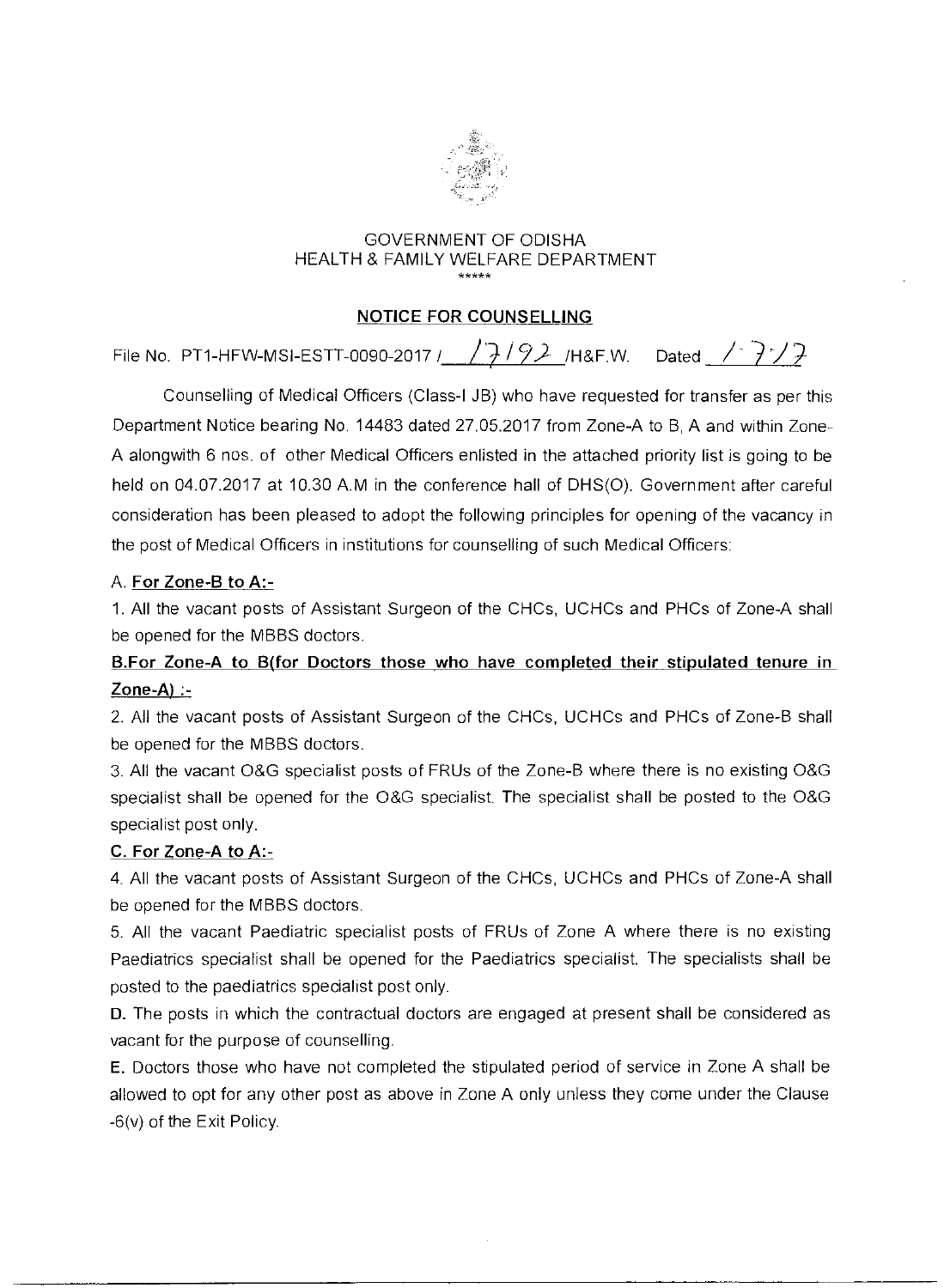The list of vacancy to be displayed during the counselling based on the above principles is attached herewith to enable the Medical Officers to decide the place of posting before the counselling. The List of Medical Officers (Class-I JB) who have applied for their transfer from Zone-A to Zone-B, Zone-B to Zone-A and within Zone-A is also attached herewith.

By Orders of the Governor

 $\langle \cdot \rangle$ Memo No.  $\frac{17194}{2^{H}}$  Dated  $\frac{17797}{2^{H}}$  Dated  $\frac{17777}{2^{H}}$  P.S to Commissioner-cum-Secretary to Government, H&FW Department for kind information of Hon ble Minister H & ENV and Commissioner-cum-Secretary respectively. Joint Secretary to Government

Memo No. 7 / 9 3 H Dated  $\sqrt{\frac{7!}{9!}}$  Jevint Secretary to Government<br>Copy forwarded to the D.H.S. (O), Bhubaneswar/Joint Director (SHRMU) for information

Joint Secretary to Government Memo No.  $17/95$  /H Date

and necessary action.

Copy forwarded to all CDMOs /Director, Capital Hospital, BBSR/CMO, RGH, Rourkela for information and necessary action. They are requested to allow the Medical Officers whose name are in the final priority list to attend the counselling.

 $\begin{bmatrix} 1 & 1 \\ 0 & 1 \end{bmatrix}$  (1)<br>ecretary to Government Joint Secretary to

Memo No  $17196$  H Date  $777^3$  $26$  /H Copy forwarded to the Heads of the Portal Group, IT Centre, Secretariati IT Cell, Health & Family Welfare Department with request to post this order in the website http:/www.orissa.gov.in/health\_portal/index.html for general information.

 $\sqrt{2}$ . 11

Joint Secretary to Government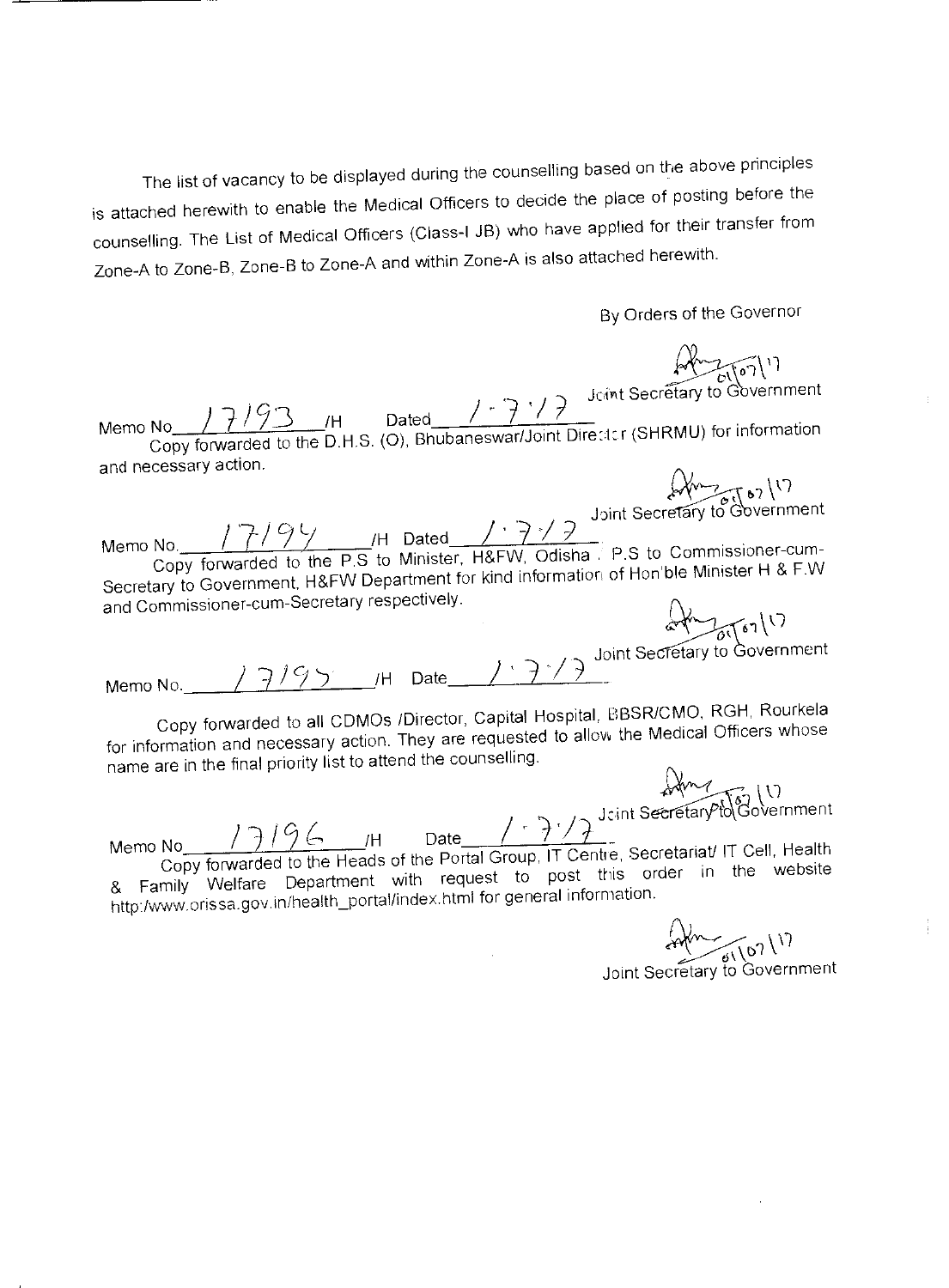| <b>Vacancy List</b> |                 |                             |                                   |                         |
|---------------------|-----------------|-----------------------------|-----------------------------------|-------------------------|
| Sl. No.             | <b>District</b> | <b>List of Institution</b>  | <b>Category of</b><br><b>Post</b> |                         |
| 1                   | Anugul          | Chasa Gurujanga(V0)         | M.O                               | B                       |
| $\overline{2}$      | Anugul          | Jamaradihi(V0)              | M.O                               | B                       |
| 3                   | Anugul          | Jharbeda(V0)(PDP)           | M.O                               | B                       |
| 4                   | Anugul          | SaharGurujanga(V0)          | M.O                               | B                       |
| 5                   | Anugul          | Bagedia(V0)(PDP)            | M.O                               | B                       |
| 6                   | Anugul          | Jarapada(V0)(DP)            | M.O                               | B                       |
| $\overline{7}$      | Anugul          | Patrapada(V0)               | M.O                               | $\sf B$                 |
| 8                   | Anugul          | Baliipatta(V0)              | M.O                               | B                       |
| 9                   | Anugul          | Boinda(V0)(DP)              | M.O                               | B                       |
| 10                  | Anugul          | Banamira(V0)                | M.O                               | B                       |
| 11                  | Anugul          | Jagannathpur(V0)(PDP)       | M.O                               | B                       |
| 12                  | Anugul          | MHU, Tainsi (V0) (PDP)      | M.O                               | $\sf B$                 |
| 13                  | Anugul          | Badakerajanga(V0)(PDP)      | M.O                               | B                       |
| 14                  | Anugul          | Maratirahat(V0)             | M.O                               | B                       |
| 15                  | Anugul          | Pabitra Nagar (V0)          | M.O                               | B                       |
| 16                  | Anugul          | Paikasahi(V0)(PDP)          | M.O                               | B                       |
| 17                  | Anugul          | Pataka(V0)(PDP)             | M.O                               | B                       |
| 18                  | Anugul          | <b>CHC Kaniha</b>           | GDMO                              | B                       |
| 19                  | <b>Balasore</b> | PHC(N)Sajanagarh(V0)        | M.O                               | A                       |
| 22                  | Balasore        | PHC(N) Shradhapur(V0) (PDP) | M.O                               | B                       |
| 23                  | <b>Balasore</b> | PHC(N)Kakhada(V0)           | M.O                               | B                       |
| 24                  | Balasore        | PHC(N)Deula(V0)             | M.O                               | B                       |
| 25                  | <b>Balasore</b> | PHC(N)Chandaneswar(V0)      | M.O                               | B                       |
| 26                  | <b>Balasore</b> | PHC(N)Jalasoharia(V0)       | M.O                               | B                       |
| 27                  | Balasore        | PHC(N)Srirampur(V0)         | M.O                               | $\sf B$                 |
| 28                  | <b>Balasore</b> | PHC(N)Jamkunda(V0)          | M.O                               | $\sf B$                 |
| 29                  | Balasore        | PHC(N)Bolanga(V0)           | M.O                               | B                       |
| 30                  | Balasore        | PHC(N)Salabani(V0)          | M.O                               | $\overline{\mathsf{B}}$ |
| 31                  | <b>Balasore</b> | PHC(N)Olmara(V0)            | M.O                               | B                       |
| 32                  | Balasore        | PHC(N)Jamalpur(V0)(PDP)     | M.O                               | B                       |
| 33                  | Balasore        | PHC(N)Sikharpur(V0)         | M.O                               | $\sf B$                 |
| 34                  | Balasore        | PHC(N)Nampoo(V0)(PDP)       | M.O                               | B                       |
| 35                  | Balasore        | PHC(N)Laxmannath(V0)        | M.O                               | B                       |
| 36                  | Balasore        | PHC(N)Khuard(V0)(PDP)       | M.O                               | B                       |
| 37                  | Balasore        | PHC(N)Chhamauz(V0)          | M.O                               | B                       |
| 38                  | Balasore        | PHC(N)Bagudi(V0)            | M.O                               | B                       |
| 39                  | Balasore        | PHC(N)Manipur(V0)(DP)       | M.O                               | B                       |
| 40                  | Balasore        | PHC(N)Kesharipur(V0)        | M.O                               | B                       |
| 41                  | Balasore        | PHC(N)Dungura(V0)           | M.O                               | B                       |
| 42                  | Balasore        | PHC(N)Tudigadia(V0)(PDP)    | M.O                               | B                       |
| 43                  | Balasore        | PHC(N)Garsang(V0)(PDP)      | M.O                               | B                       |
| 44                  | Balasore        | PHC(N)Antara(V0)            | M.O                               | $\sf B$                 |
| 45                  | <b>Balasore</b> | PHC(N)Kasafal (V0)(DP)      | M.O                               | B                       |
| 46                  | Balasore        | PHC(N)Palashapur(V0)        | M.O                               | $\sf B$                 |
| 47                  | Balasore        | PHC(N)Balikhand(V0)         | M.O                               | $\sf B$                 |
| 48                  | Balasore        | PHC(N)Palasia(V0)(PDP)      | M.O                               | B                       |
| 49                  | Balasore        | PHC(N)Bahanaga(V0)          | M.O                               | B                       |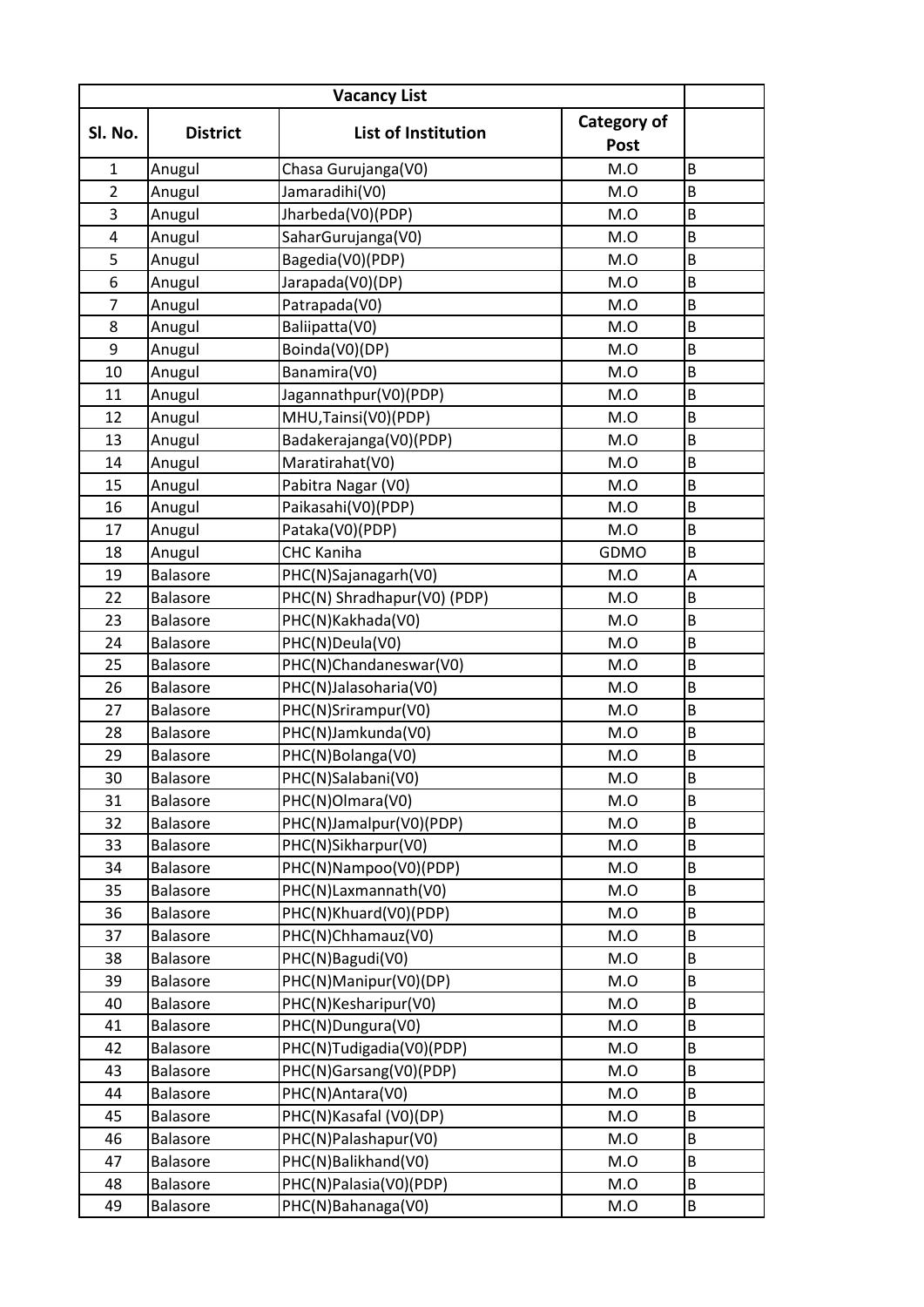| 50 | Balasore        | PHC(N)Kharasahapur(V0)        | M.O  | B       |
|----|-----------------|-------------------------------|------|---------|
| 51 | Balasore        | PHC(N)Saud(V0)                | M.O  | B       |
| 52 | Balasore        | PHC(N)Oupada(V0)              | M.O  | B       |
| 53 | Balasore        | PHC(N)Santragadia(V0)         | M.O  | B       |
| 54 | <b>Balasore</b> | PHC(N)Fatepur(V0)             | M.O  | $\sf B$ |
| 55 | Balasore        | PHC(N)Singla(V0)(PDP)         | M.O  | $\sf B$ |
| 56 | Balasore        | PHC(N)Santoshpur(V0)(PDP)     | M.O  | $\sf B$ |
| 57 | <b>Balasore</b> | PHC(N) AmardaRoad(V0)(PDP)    | M.O  | $\sf B$ |
| 58 | Balasore        | <b>CHC Soro</b>               | GDMO | $\sf B$ |
| 59 | Balasore        | <b>CHC Basta</b>              | GDMO | B       |
| 60 | Baragarh        | PHC(N), Kumbhari(V0)(PDP)     | M.O  | $\sf B$ |
| 61 | Baragarh        | PHC(N), Tulundi(V0)           | M.O  | $\sf B$ |
| 62 | Baragarh        | PHC(N), KumelSingha(V0)       | M.O  | $\sf B$ |
| 63 | Baragarh        | Lahanda(V0)                   | M.O  | B       |
| 64 | Baragarh        | PHC(N), Sialkhandata(V0)(PDP) | M.O  | B       |
| 65 | Baragarh        | PHC(N), Birjam(V1)(PDP)       | M.O  | B       |
| 66 | Baragarh        | PHC(N), Tabada(V1)(PDP)       | M.O  | B       |
| 67 | Baragarh        | PHC(N), Kudopali(V1)(PDP)     | M.O  | $\sf B$ |
| 68 | Baragarh        | PHC(N), Sarkanda(V1)          | M.O  | B       |
| 69 | Baragarh        | PHC(N), Jharbandha(V0)(DP)    | M.O  | B       |
| 70 | Baragarh        | PHC(N), Jagadalpur (V0)       | M.O  | B       |
| 71 | Baragarh        | PHC(N), Lakhamara(V1)         | M.O  | $\sf B$ |
| 72 | Baragarh        | AH/PHC(N), Jamseth            | M.O  | B       |
| 73 | Baragarh        | PHC(New), Laumunda(V0)(PDP)   | M.O  | $\sf B$ |
| 74 | Baragarh        | PHC(N), Kharmunda(V0)         | M.O  | $\sf B$ |
| 75 | Baragarh        | PHC(N), Khuntupali(V0)        | M.O  | $\sf B$ |
| 76 | Baragarh        | PHC(N), Adgoan(V0)            | M.O  | B       |
| 77 | Baragarh        | PHC(N), Birmal                | M.O  | $\sf B$ |
| 78 | Baragarh        | PHC(N), Sardhapali(V0)        | M.O  | B       |
| 79 | Baragarh        | PHC(N), Dahita(V0)(PDP)       | M.O  | $\sf B$ |
| 80 | Baragarh        | PHC(N), Buden(V0)(PDP)        | M.O  | B       |
| 81 | <b>Bhadrak</b>  | BONTH (V0) (DP)               | M.O  | B       |
| 82 | <b>Bhadrak</b>  | KENDUAPADA(V0) (PDP)          | M.O  | B       |
| 83 | <b>Bhadrak</b>  | MANJURIROAD(V0)(PDP)          | M.O  | B       |
| 84 | <b>Bhadrak</b>  | BANSADA(V0)(PDP)              | M.O  | B       |
| 85 | <b>Bhadrak</b>  | DHAMARA(V0)(DP)               | M.O  | B       |
| 86 | <b>Bhadrak</b>  | DOLAMANDAPA (V0)(PDP)         | M.O  | $\sf B$ |
| 87 | <b>Bhadrak</b>  | GHANTESWAR(V0)(PDP)           | M.O  | B       |
| 88 | <b>Bhadrak</b>  | MOTTO(V0)(DP)                 | M.O  | B       |
| 89 | <b>Bhadrak</b>  | ORASAHI(V0)(PDP)              | M.O  | B       |
| 90 | <b>Bhadrak</b>  | ASURALI(V0)(PDP)              | M.O  | B       |
| 91 | <b>Bhadrak</b>  | D.ANANDAPUR(V0)               | M.O  | B       |
| 92 | <b>Bhadrak</b>  | KAVITASEVASADANNARAYANPUR(V0) | M.O  | B       |
| 93 | <b>Bhadrak</b>  | NADIGAON(V0)                  | M.O  | B       |
| 94 | <b>Bhadrak</b>  | SOHADA(V0)                    | M.O  | B       |
| 95 | <b>Bhadrak</b>  | Sahid Nagar                   | M.O  | $\sf B$ |
| 96 | <b>Bhadrak</b>  | <b>BALIPATNA (VO)</b>         | M.O  | B       |
| 97 | <b>Bhadrak</b>  | MAHATABNAGAR(V0)              | M.O  | B       |
| 98 | Bhadrak         | Hasanbad                      | M.O  | B       |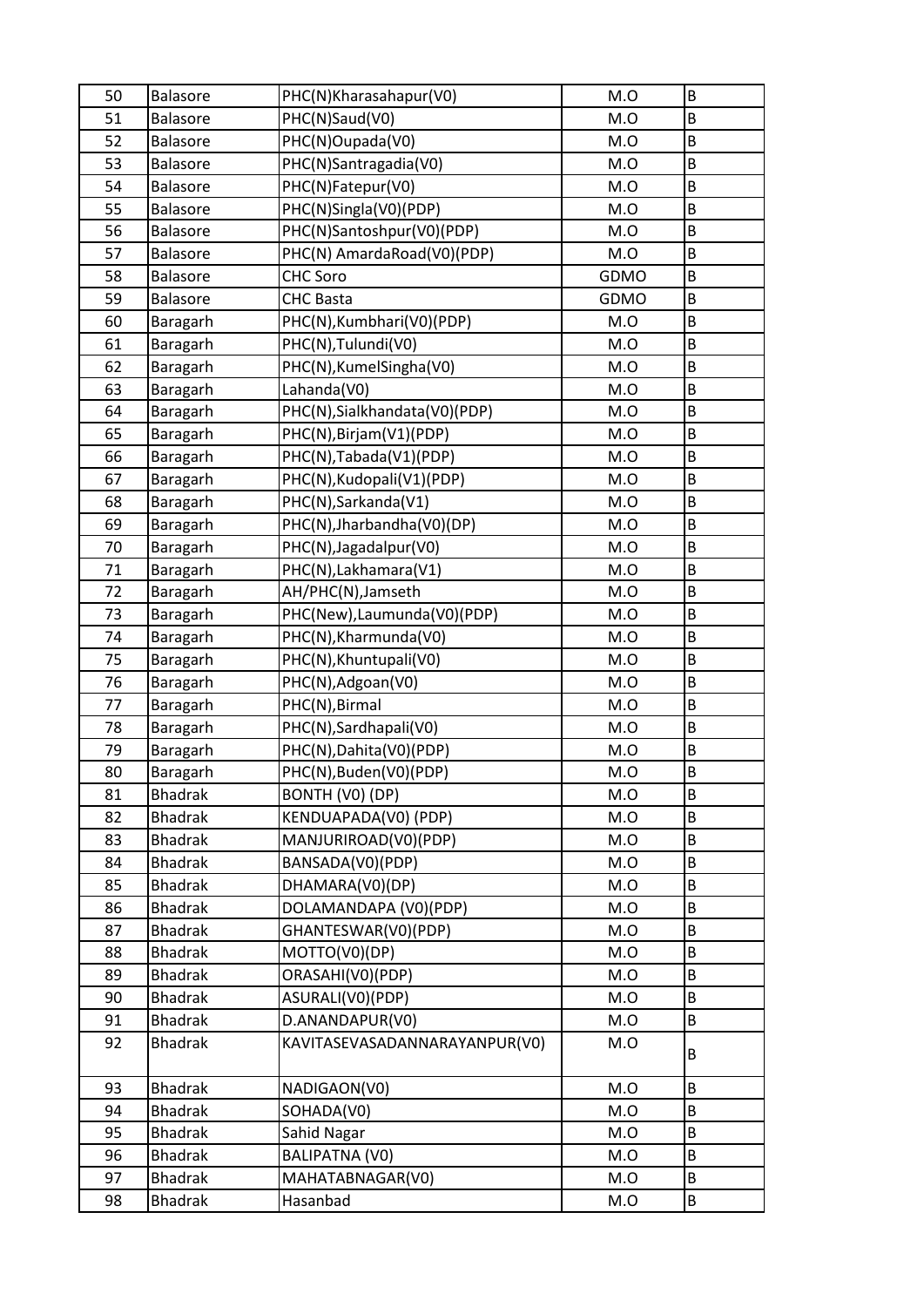| 99  | <b>Bhadrak</b>  | Khadimahara(V0)             | M.O | B |
|-----|-----------------|-----------------------------|-----|---|
| 100 | <b>Bhadrak</b>  | BAINCHA(V0)                 | M.O | B |
| 101 | <b>Bhadrak</b>  | BALIMED(V0)(PDP)            | M.O | B |
| 102 | <b>Bhadrak</b>  | BETADA(V0)                  | M.O | B |
| 103 | <b>Bhadrak</b>  | ERTAL(V0)(PDP)              | M.O | B |
| 104 | <b>Bhadrak</b>  | NAIKANIDIHI(V0)(PDP)        | M.O | B |
| 105 | <b>Bhadrak</b>  | BILANA(V0) (PDP)            | M.O | B |
| 106 | <b>Bhadrak</b>  | BODAK(V0)                   | M.O | B |
| 107 | <b>Bhadrak</b>  | GUAMAL(V0)                  | M.O | B |
| 108 | <b>Bhadrak</b>  | PIRAHAT(V0)(PDP)            | M.O | B |
| 109 | <b>Bhadrak</b>  | TIADISAHI(V0)(PDP)          | M.O | B |
| 110 | <b>Bhadrak</b>  | ALINAGAR(V0)                | M.O | B |
| 111 | <b>Bhadrak</b>  | ANNAPAL (VO)                | M.O | B |
| 112 | <b>Bhadrak</b>  | CHUNIDA(V0)                 | M.O | B |
| 113 | <b>Bhadrak</b>  | KAUPUR(V0)                  | M.O | B |
| 114 | <b>Bhadrak</b>  | SABARANG(V0)(PDP)           | M.O | B |
| 115 | <b>Bhadrak</b>  | PHC(N)Bhadrakalisahia(V0)   | M.O | B |
| 116 | <b>Bhadrak</b>  | AHDhusuri(V0)(DP)108        | M.O | B |
| 117 | <b>Bhadrak</b>  | PBazarHosp(V0)(DP)108       | M.O | B |
| 118 | Bhubaneswar     | PHC(N) Pahal(V0)            | M.O | B |
| 119 | Bolangir        | PHC(N)Baddukla(V2)          | M.O | A |
| 120 | Bolangir        | PHC(N)Solbandh(V2)          | M.O | A |
| 121 | Bolangir        | Gambhari(V1)                | M.O | A |
| 122 | Bolangir        | PHC (N) Bijepur (V2)        | M.O | A |
| 123 | Bolangir        | PHC (N) Bangomunda (V2)     | M.O | A |
| 124 | Bolangir        | PHC(N), Arjun Pur (V2)(PDP) | M.O | A |
| 125 | Bolangir        | PHC(N)Gudhighat(V2)         | M.O | A |
| 126 | <b>Bolangir</b> | PHC(N)Dhandamunda(V2)       | M.O | Α |
| 127 | Bolangir        | Harishankar(V2)             | M.O | A |
| 128 | <b>Boudh</b>    | PHC(N)Janhapanka(V1)(DP)    | M.O | A |
| 129 | <b>Boudh</b>    | PHC(N) Khuntiguda (V1)      | M.O | A |
| 130 | <b>Boudh</b>    | PHC(N)Ghantapada(V1)        | M.O | A |
| 131 | Cuttack         | RAMESWAR(V0)(PDP)           | M.O | B |
| 132 | Cuttack         | TENTOL(V0)                  | M.O | B |
| 133 | Cuttack         | NOGESPUR(V0)(PDP)           | M.O | B |
| 134 | Cuttack         | Handibhanga(V0)             | M.O | B |
| 135 | Cuttack         | KHAIRAMURA(V0)              | M.O | B |
| 136 | Cuttack         | BASUDEVPUR(V0)(PDP)         | M.O | B |
| 137 | Cuttack         | ERAKANA(VO)                 | M.O | B |
| 138 | Cuttack         | NURTANGA(V0)                | M.O | B |
| 139 | Cuttack         | SAMASARPUR(V0)(PDP)         | M.O | B |
| 140 | Cuttack         | Srikrishnapur(V0)           | M.O | B |
| 141 | Cuttack         | GOVINDAPUR(V0)              | M.O | B |
| 142 | Cuttack         | Sailo Barbil (V0)           | M.O | B |
| 143 | Cuttack         | BHATIMUNDA(V0)              | M.O | B |
| 144 | Cuttack         | SOFA(V0) (PDP)              | M.O | B |
| 145 | Cuttack         | SANITOTA(V0)                | M.O | B |
| 146 | Cuttack         | JENAPADA (V0) (PDP)         | M.O | B |
| 147 | Cuttack         | JAGIAPADA (V0)              | M.O | B |
| 148 | Cuttack         | DEBABHUIN(V0)(PDP)          | M.O | B |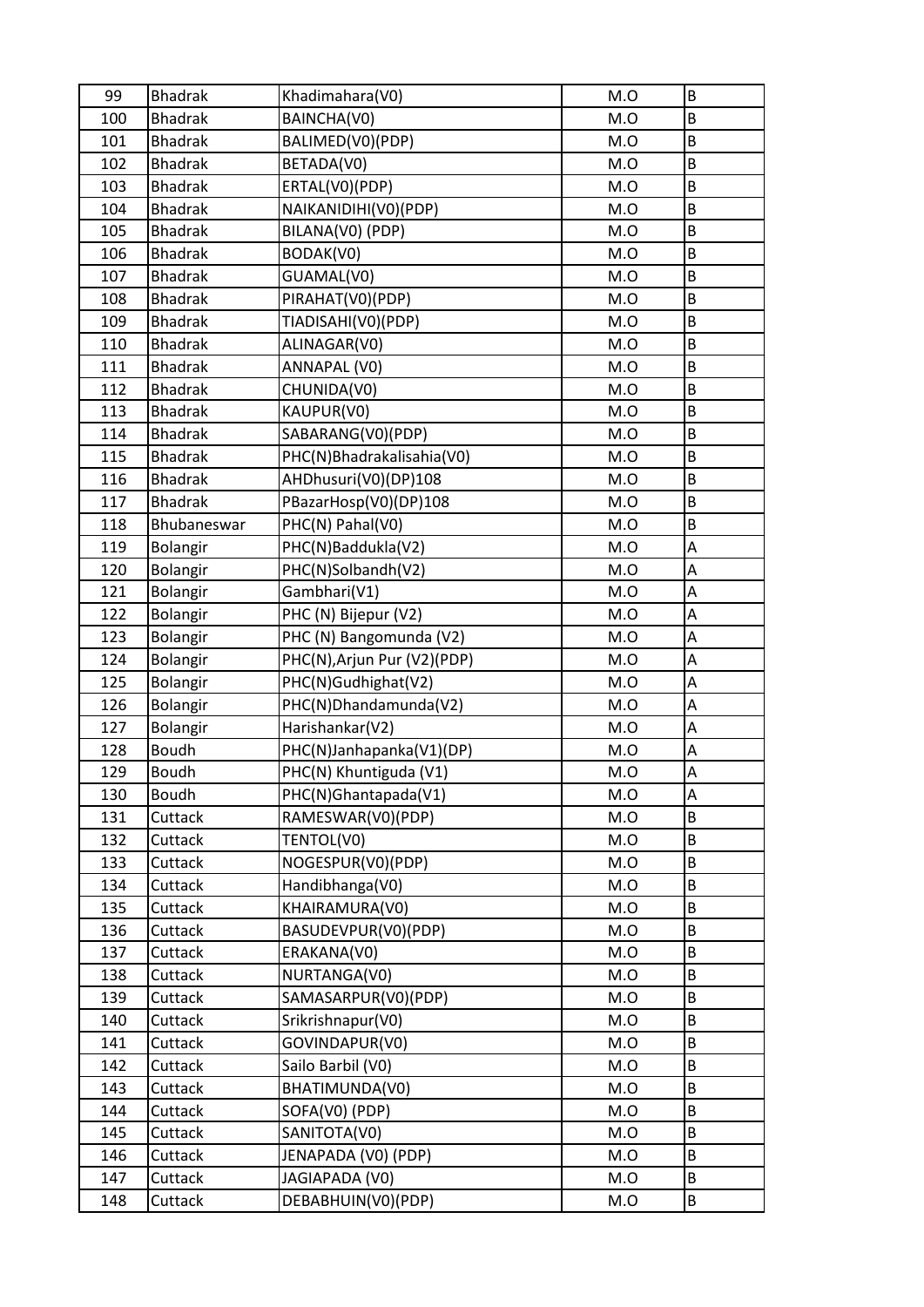| 149 | Cuttack          | SAGAR(V0)                   | M.O  | B |
|-----|------------------|-----------------------------|------|---|
| 150 | Cuttack          | BRAHMAPURA(V0)              | M.O  | B |
| 151 | Cuttack          | KALAPATHAR(V0)(DP)          | M.O  | B |
| 152 | Cuttack          | BARANG (V0)(PDP)            | M.O  | B |
| 153 | Cuttack          | KISHORENAGAR(V0)(PDP)       | M.O  | B |
| 154 | Cuttack          | TALABASTA(V0)               | M.O  | B |
| 155 | Cuttack          | TULASIPUR(V0)(PDP)          | M.O  | B |
| 156 | Cuttack          | ANCHALKOTE(V0)(PDP)         | M.O  | B |
| 157 | Cuttack          | <b>CHC Mahanga</b>          | GDMO | B |
| 158 | Deogarh          | PHC(N)Kantapalli(V1)(DP)    | M.O  | B |
| 159 | Deogarh          | PHC(N), Reamal(V1)          | M.O  | B |
| 160 | Deogarh          | Palasama(V1)(PDP)           | M.O  | B |
| 161 | Dhenkanal        | BARUAN(V0)                  | M.O  | B |
| 162 | Dhenkanal        | MAHULPAL(V0)(PDP)           | M.O  | B |
| 163 | Dhenkanal        | MARTHAPUR(V0)               | M.O  | B |
| 164 | Dhenkanal        | ODISHO(V0)                  | M.O  | B |
| 165 | Dhenkanal        | DEOGAN(V0)                  | M.O  | B |
| 166 | Dhenkanal        | JORANDA (V0)(PDP)           | M.O  | B |
| 167 | <b>Dhenkanal</b> | KARMUL(V0)(PDP)             | M.O  | B |
| 168 | Dhenkanal        | KENDUPADA(V0)(PDP)          | M.O  | B |
| 169 | Dhenkanal        | KHANKIRA(V0)(PDP)           | M.O  | B |
| 170 | Dhenkanal        | PINGUA(V0)(PDP)             | M.O  | B |
| 171 | Dhenkanal        | GUNEIBIL(VO)                | M.O  | B |
| 172 | Dhenkanal        | KUMUSI(V0)(PDP)             | M.O  | B |
| 173 | Dhenkanal        | MUKTAPOSI(V0)(PDP)          | M.O  | B |
| 174 | Dhenkanal        | LODHANICHHAK(V0)            | M.O  | B |
| 175 | Dhenkanal        | Patrapada(V0)               | M.O  | B |
| 176 | Dhenkanal        | BANASINGI(V0)               | M.O  | B |
| 177 | Dhenkanal        | DHIRAPATNA(V0)(DP)          | M.O  | B |
| 178 | Dhenkanal        | TARAVA(V0)                  | M.O  | B |
| 179 | Dhenkanal        | BALADABANDHA(V0)            | M.O  | B |
| 180 | Dhenkanal        | Bhapur Hosp.                | M.O  | B |
| 181 | Dhenkanal        | BALARAMPUR(V0)(PDP)         | M.O  | B |
| 182 | Dhenkanal        | NIMIDHA(V0)                 | M.O  | B |
| 183 | Dhenkanal        | Meramunduli Hosp(V0)(DP)108 | M.O  | B |
| 184 | Dhenkanal        | KANTAPALCOLONY (V0)         | M.O  | B |
| 185 | Dhenkanal        | PANGATIRA(V0)(PDP)          | M.O  | B |
| 186 | Gajapati         | PHC(N)P.Govindapur(V3)(PDP) | M.O  | A |
| 187 | Gajapati         | PHC(N)Ramagiri (V3)(DP)     | M.O  | A |
| 188 | Gajapati         | PHC (N) Baijhal (V3)        | M.O  | А |
| 189 | Gajapati         | PHC(N)Gaiba(V3)(PDP)        | M.O  | A |
| 190 | Gajapati         | NamangudaMHU(V3)            | M.O  | A |
| 191 | Gajapati         | Hadhubhangi(V2)(PDP)        | M.O  | A |
| 192 | Gajapati         | PHC(N), Khandava(V2)(PDP)   | M.O  | Α |
| 193 | Ganjam           | PHC(N)Bhismagiri(V0)        | M.O  | B |
| 194 | Ganjam           | PHC(N)Jharipadar(V0)        | M.O  | B |
| 195 | Ganjam           | PHC(N)PN Pur (V0)           | M.O  | B |
| 196 | Ganjam           | PHC(N)Sidheswar(V0)         | M.O  | B |
| 197 | Ganjam           | PHC(N)Talasingi(V0)(DP)     | M.O  | B |
| 198 | Ganjam           | PHC(N)Gaoudagaon(V0)(DP)    | M.O  | B |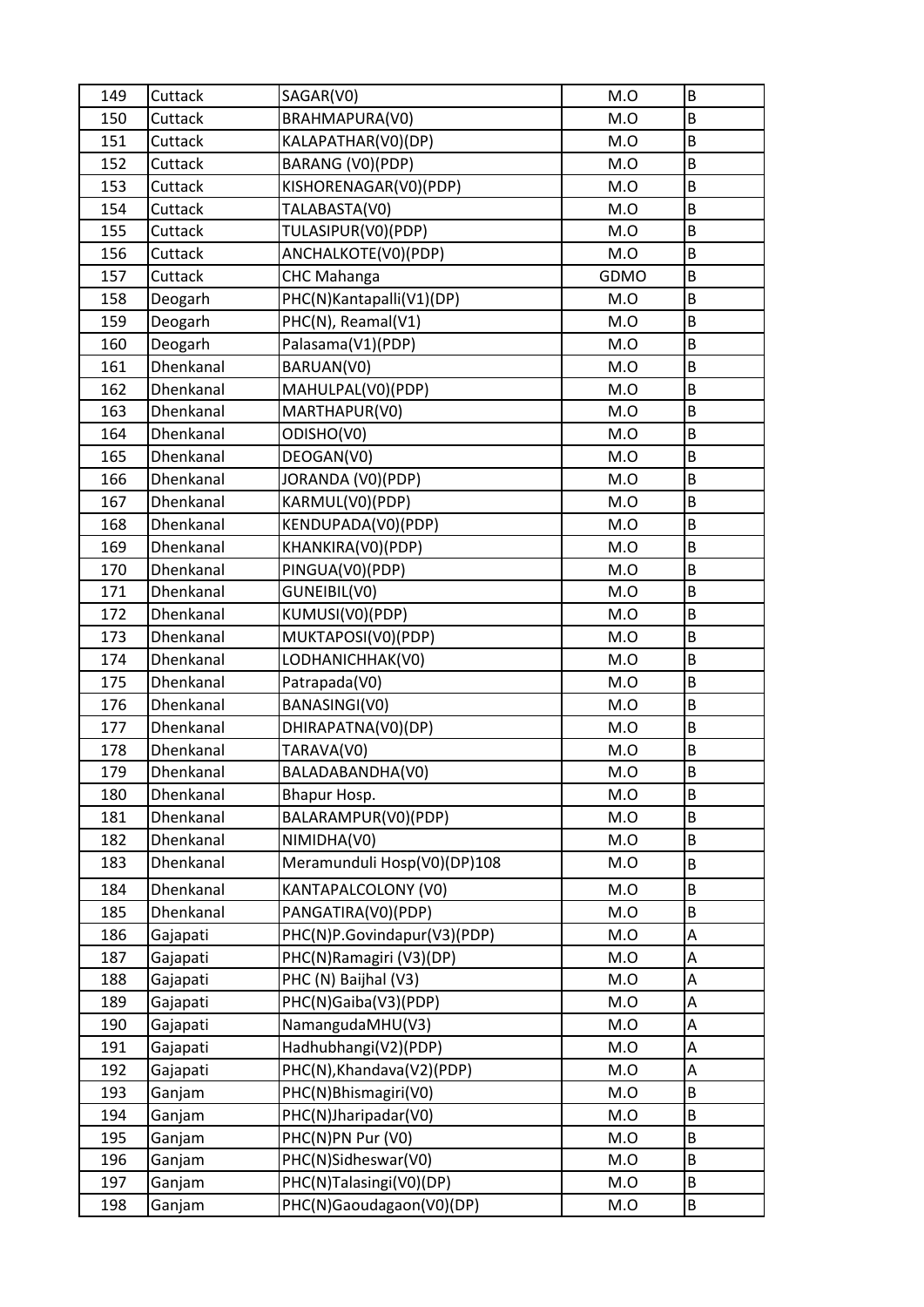| 199 | Ganjam | PHC (N) Dengausta (V0) (DP) | M.O | B |
|-----|--------|-----------------------------|-----|---|
| 200 | Ganjam | PHC(N)Goutami(V0)           | M.O | B |
| 201 | Ganjam | PHC(N)Kankarada(V0)         | M.O | B |
| 202 | Ganjam | PHC(N)Patapur(V0)           | M.O | B |
| 203 | Ganjam | PHC(N)Sahaspur(V0)          | M.O | B |
| 204 | Ganjam | PHC(N)Kutulingi(V0)         | M.O | B |
| 205 | Ganjam | PHC(N)Nuapada(V0)(DP)       | M.O | B |
| 206 | Ganjam | PHC(N)Sumandi(V0)           | M.O | B |
| 207 | Ganjam | PHC(N)Sorala(V0)            | M.O | B |
| 208 | Ganjam | PHC(N)Karabalua(V0)         | M.O | B |
| 209 | Ganjam | PHC(N)Pratappur(V0)         | M.O | B |
| 210 | Ganjam | PHC(N)Somma(V0)             | M.O | B |
| 211 | Ganjam | PHC(N)Pandia(V0)            | M.O | B |
| 212 | Ganjam | PHC(N)Kulagada(V0)          | M.O | B |
| 213 | Ganjam | PHC(N)Dengapadar(V0)        | M.O | B |
| 214 | Ganjam | PHC(N)AllariGuda(V0)        | M.O | B |
| 215 | Ganjam | PHC(N)Gangapur(V0)          | M.O | B |
| 216 | Ganjam | PHC(N)Banka(V0)             | M.O | B |
| 217 | Ganjam | PHC(N)Pailipada(V0)         | M.O | B |
| 218 | Ganjam | PHC(N)Narendrapur(V0)       | M.O | B |
| 219 | Ganjam | PHC(N)Sundarapur(V0)        | M.O | B |
| 220 | Ganjam | PHC(N)SNoliaNuaGaon(V0)     | M.O | B |
| 221 | Ganjam | PHC(N)Budaambo(V0)          | M.O | B |
| 222 | Ganjam | PHC(N)A Patna (V0)          | M.O | B |
| 223 | Ganjam | PHC(N)Manikyapur(V0)        | M.O | B |
| 224 | Ganjam | PHC(N)Jahada(V0)            | M.O | B |
| 225 | Ganjam | PHC(N)Jagamohan(V0)         | M.O | B |
| 226 | Ganjam | PHC (N) Mundamari (V0)      | M.O | B |
| 227 | Ganjam | PHC(N)Surangi(V0)           | M.O | B |
| 228 | Ganjam | PHC(N)Khariaguda(V0)        | M.O | B |
| 229 | Ganjam | PHC(N)Nuapentha(V0)         | M.O | B |
| 230 | Ganjam | PHC(N)Turudibudi(V0)        | M.O | B |
| 231 | Ganjam | PHC(N)Chirikipadasasana(V0) | M.O | B |
| 232 | Ganjam | PHC(N)Hatiotta(V0)          | M.O | B |
| 233 | Ganjam | PHC(N)Kanheaipur(V0)        | M.O | B |
| 234 | Ganjam | PHC(N)B.NPur (V0)           | M.O | B |
| 235 | Ganjam | PHC(N) Patahar (V0)         | M.O | B |
| 236 | Ganjam | PHC(N)CTalapada(V0)         | M.O | B |
| 237 | Ganjam | PHC(N)Gajalabadi(V0)        | M.O | B |
| 238 | Ganjam | PHC(N)Badabadangi(V0)       | M.O | B |
| 239 | Ganjam | PHC(N)Sidhipur(V0)          | M.O | B |
| 240 | Ganjam | PHC(N)Gochha(V0)            | M.O | B |
| 241 | Ganjam | PHC(N)Kulada(V0)            | M.O | B |
| 242 | Ganjam | PHC(N)Mujagada(V0)          | M.O | B |
| 243 | Ganjam | PHC(N)Bahadapadar(V0)       | M.O | B |
| 244 | Ganjam | PHC(N)Daha(V0)              | M.O | B |
| 245 | Ganjam | PHC(N)Kanchuru(V0)          | M.O | B |
| 246 | Ganjam | PHC(N)Dayandhipur(V0)       | M.O | B |
| 247 | Ganjam | PHC(N)Bhanjabihar(V0)       | M.O | B |
| 248 | Ganjam | PHC(N)Sunadai(V0)(DP)       | M.O | B |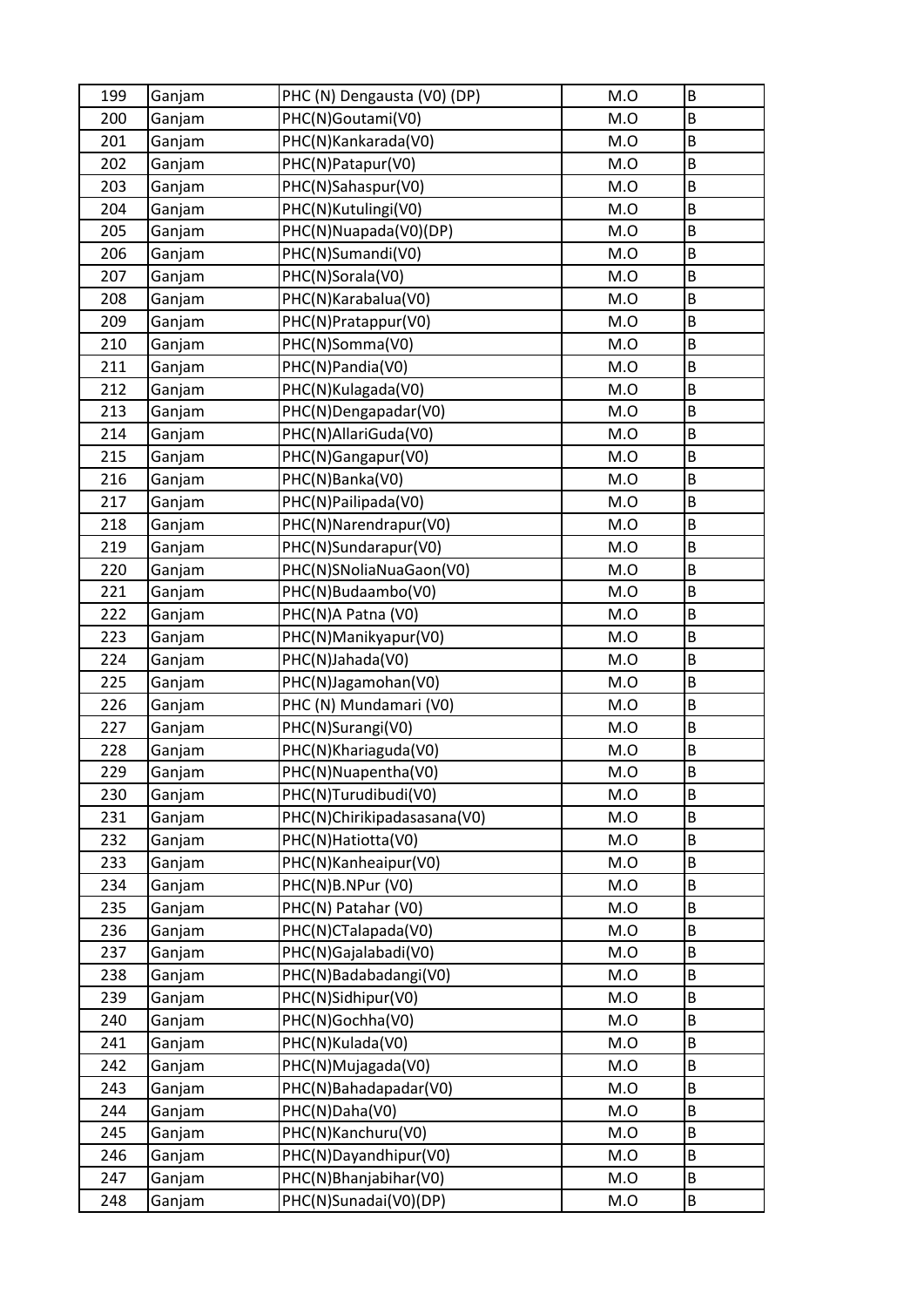| 249 | Ganjam        | PHC(N)Mantridi(V0)             | M.O  | B       |
|-----|---------------|--------------------------------|------|---------|
| 250 | Ganjam        | PHC(N)Balipada(V0)(DP)         | M.O  | B       |
| 251 | Ganjam        | PHC(N)Banthapalli(V0)          | M.O  | B       |
| 252 | Ganjam        | PHC (N) Jagdalpur (V0)         | M.O  | B       |
| 253 | Ganjam        | PHC(N)Lathi (V0)               | M.O  | B       |
| 254 | Ganjam        | PHC(N)Ganjam(V0)(DP)           | M.O  | B       |
| 255 | Ganjam        | PHC(N)Humma(V0)                | M.O  | B       |
| 256 | Ganjam        | PHC(N)UmhariDharmaSaranPur(V0) | M.O  | B       |
| 257 | Ganjam        | PHC(N)Bhetanai(V0)             | M.O  | B       |
| 258 | Ganjam        | PHC (N) Gahangu (V0)           | M.O  | B       |
| 259 | Ganjam        | PHC(N)PadhalaJaypur(V0)        | M.O  | $\sf B$ |
| 260 | Ganjam        | PHC(N)Karachuli(V0)            | M.O  | B       |
| 261 | Ganjam        | PHC(N)Karadabadi(V0)           | M.O  | B       |
| 262 | Ganjam        | PHC(N)Tarasingi(V0)            | M.O  | B       |
| 263 | Ganjam        | PHC(N)Chamunda(V0)             | M.O  | $\sf B$ |
| 264 | Ganjam        | PHC(N)Alasu(V0)                | M.O  | B       |
| 265 | Ganjam        | ZonalDispensary, Berhempur(V0) | M.O  | B       |
| 266 | Ganjam        | CHCPolosara(FRU)               | GDMO | B       |
| 267 | Ganjam        | CHCAska(FRU)                   | GDMO | B       |
|     |               |                                |      |         |
| 269 | Jagatsinghpur | PHC(N)Gorada(V0)               | M.O  | B       |
| 270 | Jagatsinghpur | PHC(N)Pankapal (V0)            | M.O  | B       |
| 271 | Jagatsinghpur | PHC(N)Potanai (V0)             | M.O  | B       |
| 272 | Jagatsinghpur | PHC(N)Baliatutha(V0)           | M.O  | B       |
| 273 | Jagatsinghpur | PHC(N)Dihasai(V0)              | M.O  | B       |
| 274 | Jagatsinghpur | PHC(N)Panchapalli(V0)          | M.O  | B       |
| 275 | Jagatsinghpur | PHC(N)Mallipur(V0)             | M.O  | B       |
| 276 | Jagatsinghpur | PHC(N)Jajpur(V0)               | M.O  | B       |
| 277 | Jagatsinghpur | PHC(N)Redhua(V0)               | M.O  | $\sf B$ |
| 278 | Jagatsinghpur | PHC(N)Uttarkul (V0)            | M.O  | B       |
| 279 | Jagatsinghpur | PHC(N)Dasabatia                | M.O  | B       |
| 280 | Jagatsinghpur | PHC(N)Machhagan(V0)            | M.O  | B       |
| 281 | Jagatsinghpur | PHC(N)Osankana(V0)             | M.O  | B       |
| 282 | Jagatsinghpur | PHC(N)Brahmanadiha(V0)         | M.O  | B       |
| 283 | Jagatsinghpur | PHC(N)Kainmul(V0)              | M.O  | B       |
| 284 | Jagatsinghpur | PHC(N) Kolar (V0)              | M.O  | B       |
| 285 | Jagatsinghpur | PHC(N)Sanra(V0)                | M.O  | B       |
| 286 | Jagatsinghpur | PHC(N)Deriki (V0)              | M.O  | B       |
| 287 | Jagatsinghpur | PHC(N)Adhangagarh(V0)          | M.O  | B       |
| 288 | Jagatsinghpur | PHC(N)Bagalpur(V0)             | M.O  | B       |
| 289 | Jagatsinghpur | PHC(N)Kaduapada(V0)            | M.O  | B       |
| 290 | Jagatsinghpur | PHC(N)Salajanga(V0)            | M.O  | B       |
| 291 | Jagatsinghpur | PHC(N)Palasola(V0)             | M.O  | B       |
| 292 | Jajpur        | JAKHAPURA(V0)                  | M.O  | B       |
| 293 | Jajpur        | PHC(N)Gobardhanpur(V0)         | M.O  | B       |
| 294 | Jajpur        | PHC(N)Barakhai(V0)             | M.O  | B       |
| 295 | Jajpur        | PHC(N)Kolasingh(V0)            | M.O  | B       |
| 296 | Jajpur        | PHC(N)Udayagiri(V0)            | M.O  | B       |
| 297 | Jajpur        | PHC(N)Baunsamuli(V0)           | M.O  | B       |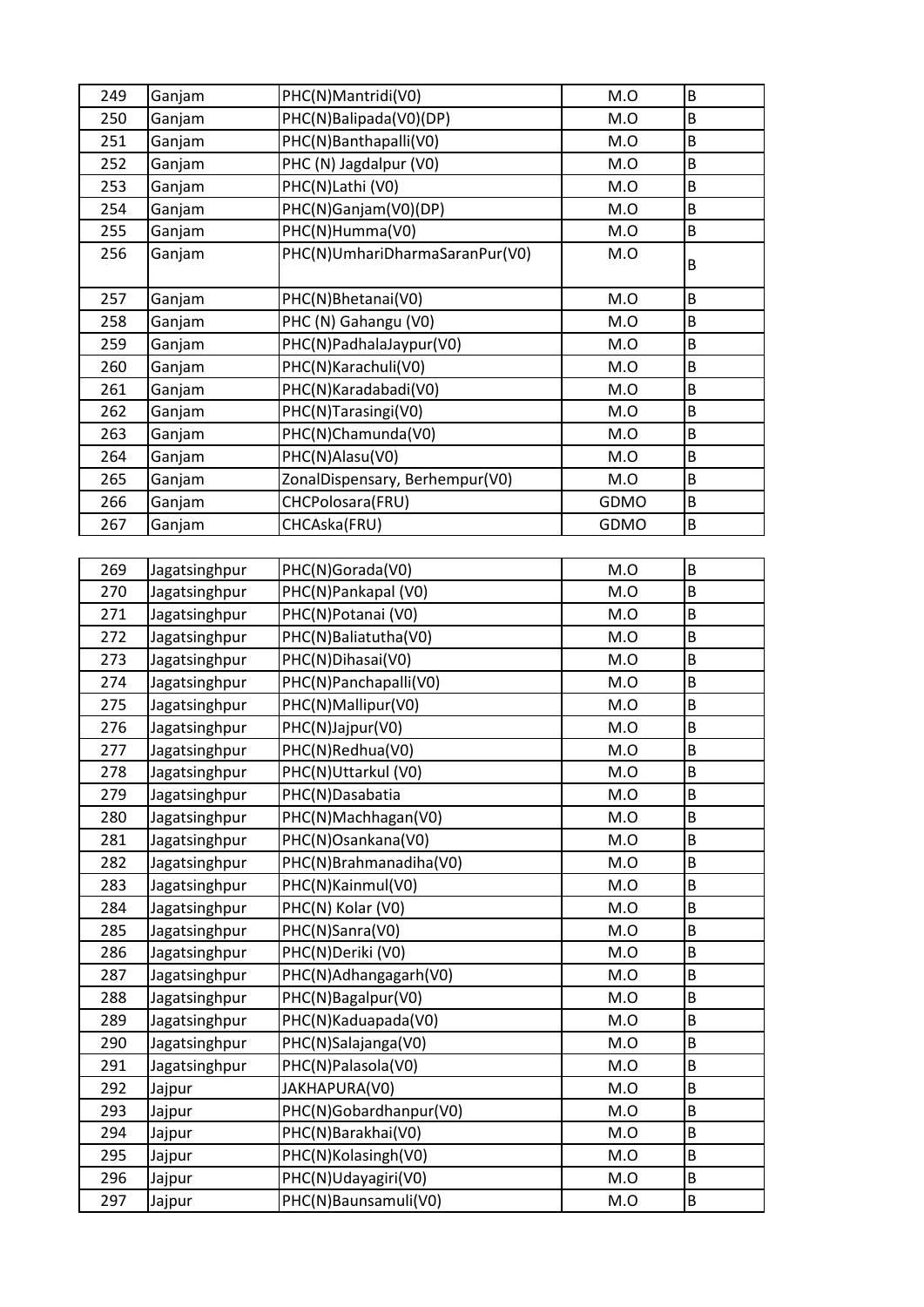| 298 | Jajpur     | PHC (N) J. Kalicharan (Gangadhar Pur) | M.O  | B |
|-----|------------|---------------------------------------|------|---|
|     |            | (V0)                                  |      |   |
| 299 | Jajpur     | JENAPUR(VO)                           | M.O  | B |
| 300 | Jajpur     | KABATABANDHA(V0)(DP)                  | M.O  | B |
| 301 | Jajpur     | PHC(N)Kotapur(V0)                     | M.O  | B |
| 302 | Jajpur     | AHIYAS(V0)                            | M.O  | B |
| 303 | Jajpur     | Kayangola(V0)                         | M.O  | B |
| 304 | Jajpur     | KAMALPUR(V0)                          | M.O  | B |
| 305 | Jajpur     | BRAHMABARADA(V0)(DP)                  | M.O  | B |
| 306 | Jajpur     | KUNDAPATNA(V0)                        | M.O  | B |
| 307 | Jajpur     | PHC(N)Krushnanagar(V0)                | M.O  | B |
| 308 | Jajpur     | PHC(N)Ratnagiri(V0)                   | M.O  | B |
| 309 | Jajpur     | PHC(N)Angalo-Bari(V0)                 | M.O  | B |
| 310 | Jajpur     | ATTA(V0)                              | M.O  | B |
| 311 | Jajpur     | DUBURI(VO)                            | M.O  | В |
| 312 | Jajpur     | HATIBARI(V0)                          | M.O  | B |
| 313 | Jajpur     | PHC(N)Pachhikote (V0)                 | M.O  | B |
| 314 | Jajpur     | PHC(N)Dulkhapatna-Korei(V0)           | M.O  | B |
| 315 | Jajpur     | PRITIPUR(VO)                          | M.O  | B |
| 316 | Jajpur     | RAMACHANDRAPUR(V0)                    | M.O  | B |
| 317 | Jajpur     | UTTANGARA(V0)                         | M.O  | B |
| 318 | Jajpur     | PHC(N)Haladidiha-BinjharPur(V0)       | M.O  | B |
| 319 | Jajpur     | PHC(N)Adampur(V0)                     | M.O  | B |
| 320 | Jajpur     | SUJANPUR(V0)(DP)                      | M.O  | B |
| 321 | Jajpur     | RambhadeviGovt.Hosp,Haridaspur(V0)    | M.O  | B |
| 322 | Jajpur     | CHCJKRoad                             | GDMO | B |
| 323 | Jharsuguda | PHC(N)Remta(V0)                       | M.O  | B |
| 324 | Jharsuguda | PHC(N)Palsada(V0)                     | M.O  | B |
| 325 | Jharsuguda | PHC(N)Gobindapur                      | M.O  | B |
| 326 | Jharsuguda | PHC(N)Sripura(V0)                     | M.O  | B |
| 327 | Jharsuguda | PHC(N)Talpatia(V0)                    | M.O  | B |
| 328 | Jharsuguda | PHC (N) Loisingh (V0)                 | M.O  | B |
| 329 | Jharsuguda | PHC (N) Laikera (V0)                  | M.O  | B |
| 330 | Jharsuguda | PHC (N) Sahaspur (V0)                 | M.O  | B |
| 331 | Jharsuguda | PHC (N) Pakelpada (V0)                | M.O  | B |
| 332 | Jharsuguda | PHC(N)Bhadimal(V0)                    | M.O  | B |
| 333 | Jharsuguda | PHC (N) Pokhrasale (V0)               | M.O  | B |
| 334 | Jharsuguda | BelpaharHosp(V0)(DP)                  | M.O  | B |
| 335 | Kalahandi  | PHC(N)Utkela(V2)                      | M.O  | A |
| 336 | Kalahandi  | PHC(N)Belkhandi(V2)                   | M.O  | A |
| 337 | Kalahandi  | PHC(N)Mahichala(V2)                   | M.O  | А |
| 338 | Kalahandi  | PHC(N)Habaspur(V2)                    | M.O  | A |
| 339 | Kalahandi  | PHC(N)Deodar(V2)                      | M.O  | А |
| 340 | Kalahandi  | PHC(N)Karlapada(V2)                   | M.O  | A |
| 341 | Kalahandi  | PHC(N)Dadpur(V2)                      | M.O  | A |
| 342 | Kalahandi  | PHC(N)RRoad(V2)                       | M.O  | А |
| 343 | Kalahandi  | PHC(N) Rupra(V2)(DP)                  | M.O  | A |
| 344 | Kalahandi  | PHC(N) Palam(V2)                      | M.O  | А |
| 345 | Kalahandi  | RisidaHosp.(V2)                       | M.O  | Α |
|     |            |                                       |      |   |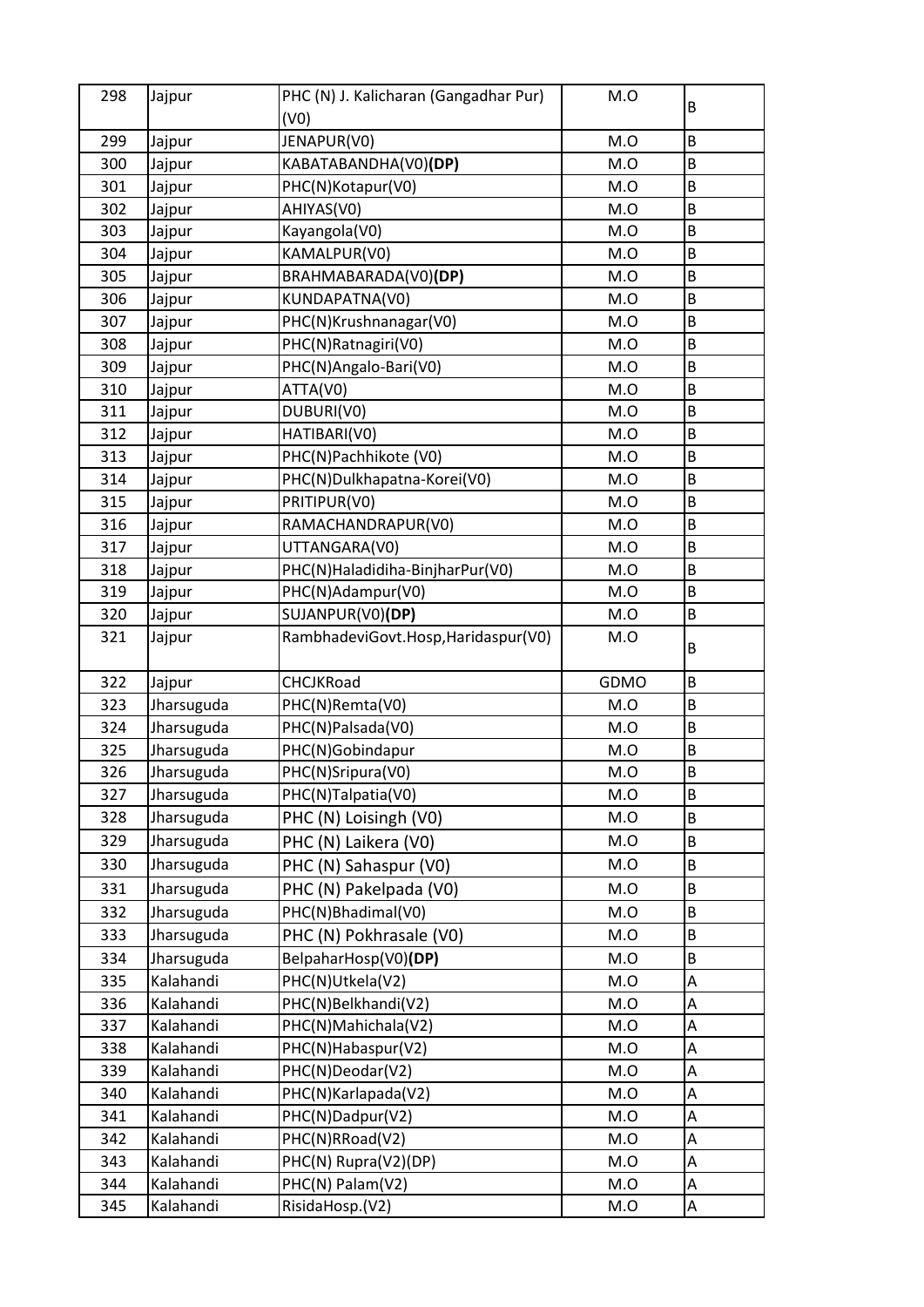| 346 | Kalahandi  | PHC(N)Farang(V2)(DP)                | M.O | Α       |
|-----|------------|-------------------------------------|-----|---------|
| 347 | Kalahandi  | PHC(N)Uchhla(V2)                    | M.O | A       |
| 348 | Kalahandi  | PHC(N)Golamunda(V2)(DP)             | M.O | A       |
| 349 | Kalahandi  | PHC(N)Tipiguda(V2)                  | M.O | A       |
| 350 | Kalahandi  | PHC(N)Khairpadar(V2)                | M.O | A       |
| 351 | Kalahandi  | PHC(N)Bandhakana(V2)                | M.O | Α       |
| 352 | Kalahandi  | PHC(N)Madhupur(V4)                  | M.O | A       |
| 353 | Kalahandi  | RanmalHospital(V2)                  | M.O | A       |
| 354 | Kalahandi  | PHC(N)Mohangiri(V2)                 | M.O | A       |
| 355 | Kalahandi  | PHC(N)Badpodaguda(V2)               | M.O | A       |
| 356 | Kalahandi  | PHC(N)Ampani(V2)                    | M.O | A       |
| 357 | Kalahandi  | PHC(N)Regeda(V2)                    | M.O | A       |
| 359 | Kandhamal  | Khariapada(V3)                      | M.O | A       |
| 360 | Kandhamal  | Badagada(V3)                        | M.O | A       |
| 361 | Kandhamal  | Possara(V3)                         | M.O | A       |
| 362 | Kandhamal  | Sunagaon(V3)                        | M.O | A       |
| 363 | Kandhamal  | GH Gadapur(V3)                      | M.O | A       |
| 364 | Kendrapara | PHC(N)Koilpur(V0)                   | M.O | B       |
| 365 | Kendrapara | PHC(N)Harianka(V0)                  | M.O | B       |
| 366 | Kendrapara | PHC(N)Danpur(V0)(PDP)               | M.O | B       |
| 367 | Kendrapara | PHC(N)Santhapura(V0)                | M.O | B       |
| 368 | Kendrapara | PHC(N)RKT(V0)                       | M.O | B       |
| 369 | Kendrapara | PHC (N) FP Light House (V1) (PDP)   | M.O | B       |
| 370 | Kendrapara | PHC(N)Ramnagar(V0) (DP)             | M.O | B       |
| 371 | Kendrapara | PHC(N)Tikhiri(V0)(PDP)              | M.O | B       |
| 372 | Kendrapara | PHC(N)RankalaRaghunathpur(V0)       | M.O | B       |
| 373 | Kendrapara | PHC(N)Nankar(V0)                    | M.O | B       |
| 374 | Kendrapara | PHC(N)Karilopatna(V0)(PDP)          | M.O | B       |
| 375 | Kendrapara | PHC(N)Kurtunga(V0)(DP)              | M.O | B       |
| 376 | Kendrapara | PHC(N)Dangamal(V0) (PDP)            | M.O | $\sf B$ |
| 377 | Kendrapara | PHC(N)Talchua(V0)(DP)               | M.O | B       |
| 378 | Kendrapara | PHC(N)JPSasan(V0)                   | M.O | B       |
| 379 | Kendrapara | PHC(N)Bhangabatapur(Balia)(V0)(PDP) | M.O | B       |
| 380 | Kendrapara | PHC(N)Kalapada(V0)                  | M.O | B       |
| 381 | Kendrapara | PHC(N)Chandanpur(V0)(PDP)           | M.O | B       |
| 382 | Kendrapara | PHC(N)Mahoo(V0)                     | M.O | B       |
| 383 | Kendrapara | PHC(N)Batipada(V0)                  | M.O | B       |
| 384 | Kendrapara | PHC(N)Sanamanga(V0)                 | M.O | B       |
| 385 | Kendrapara | PHC(N)Dasipur(V0)                   | M.O | B       |
| 386 | Kendrapara | PHC(N)Govindpur(V0)(PDP)            | M.O | B       |
| 387 | Kendrapara | PHC(N)Korua(V0) (PDP)               | M.O | B       |
| 388 | Kendrapara | PHC(N)Alapua(V0)                    | M.O | B       |
| 389 | Kendrapara | PHC(N)Tulasidiha(V0)                | M.O | B       |
| 390 | Kendrapara | PHC(N)Chandanagar(V0)(PDP)          | M.O | B       |
| 391 | Kendrapara | PHC(N)Badapada(V0)                  | M.O | B       |
| 392 | Kendrapara | PHC(N)SanaJharia(V0)(PDP)           | M.O | B       |
| 393 | Keonjhar   | PHC(N)Chimila(V1)                   | M.O | A       |
| 394 | Keonjhar   | PHC(N)Bhuinpur(V1)                  | M.O | А       |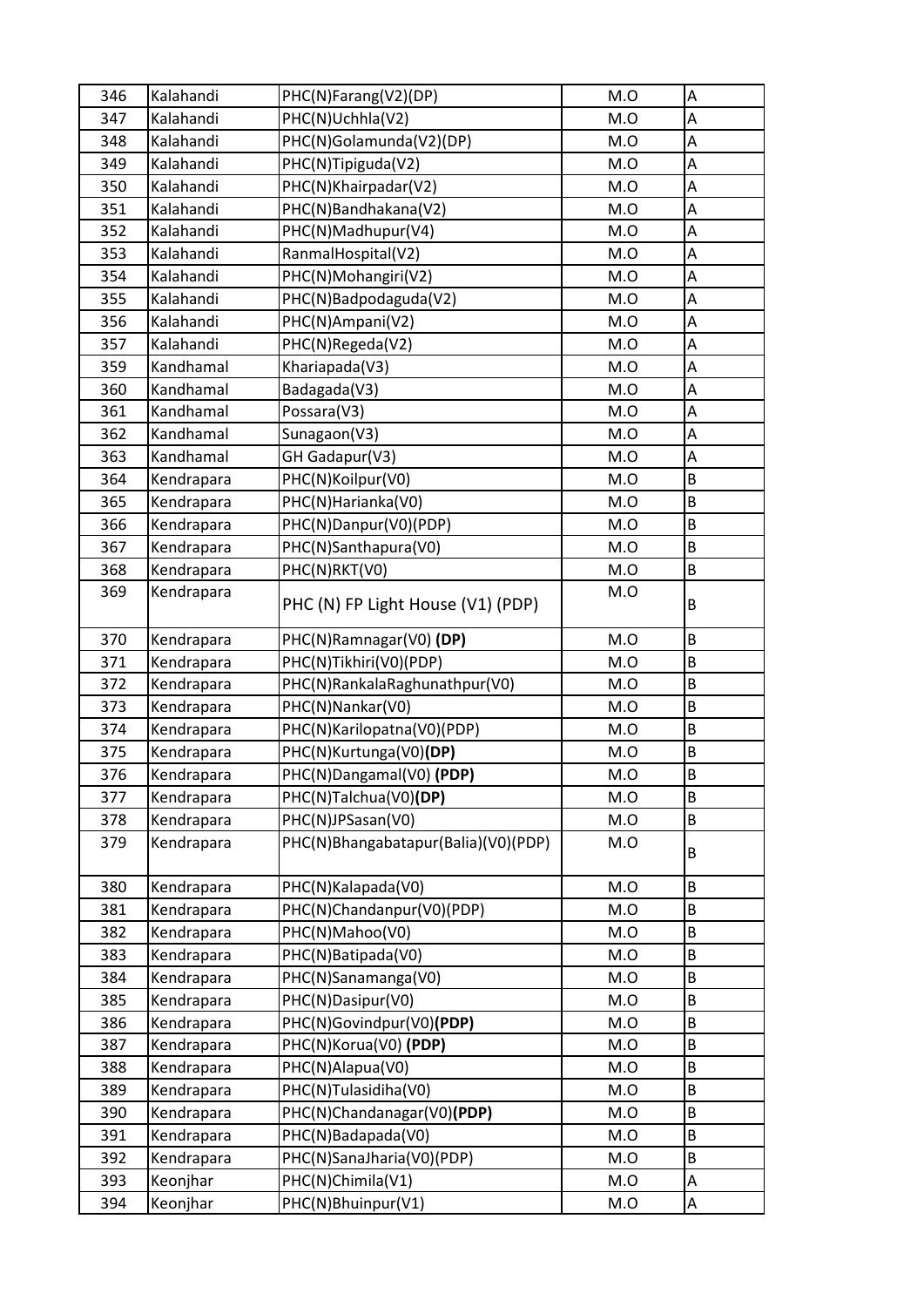| 395 | Keonjhar | PHC(N)Asanpat(V1)             | M.O | Α |
|-----|----------|-------------------------------|-----|---|
| 396 | Keonjhar | PHC(N)Turumunga(V1)           | M.O | A |
| 397 | Keonjhar | DumuiriaHosp.(V1)             | M.O | A |
| 398 | Keonjhar | PHC(N)Gonasika(V1)            | M.O | A |
| 399 | Keonjhar | PHC(N)Kalanda(V1)             | M.O | A |
| 400 | Keonjhar | PHC(N)Suakati(V1)(DP)         | M.O | А |
| 401 | Keonjhar | PHC(N)Phuljhar(V1)(DP)        | M.O | A |
| 402 | Keonjhar | PHC(N)Kanjipani(V1)           | M.O | A |
| 403 | Keonjhar | Talajagar(V1)                 | M.O | A |
| 404 | Keonjhar | PHC(N)Krushnapur(V1)          | M.O | A |
| 405 | Keonjhar | PHC(N)Raisuan(V1)             | M.O | A |
| 406 | Keonjhar | PHC(N)Jagmohanpur(V1)         | M.O | A |
| 407 | Keonjhar | KaliahataHosp.(V1)            | M.O | A |
| 408 | Keonjhar | PHC (N) Rebanaplaspal (V0)    | M.O | A |
| 409 | Keonjhar | BAXIBARIGAON(V1)              | M.O | А |
| 410 | Keonjhar | PHC(N)Jagannathpur(V1)        | M.O | A |
| 411 | Keonjhar | PHC(N)Kalimati(V1)            | M.O | A |
| 412 | Keonjhar | Raidiha, MHU, Udayapur(V1)    | M.O | A |
| 413 | Keonjhar | BaikalaPHC(N)(V1)             | M.O | A |
| 414 | Keonjhar | PHC Malada (V0)               | M.O | A |
| 415 | Keonjhar | PHC(N)Tukuna(V0)              | M.O | B |
| 416 | Keonjhar | PHC(N)Mugupur(V0)             | M.O | B |
| 417 | Keonjhar | PHC(N)Sundarapal(V0)          | M.O | B |
| 418 | Keonjhar | HatadihiHosp.(V0)(DP)108      | M.O | B |
| 419 | Keonjhar | Hadagarh Hosp. (V0)           | M.O | B |
| 420 | Keonjhar | PHC(N)Jadipada(V0)            | M.O | B |
| 421 | Keonjhar | PHC(N)Salabani(V0)            | M.O | B |
| 422 | Keonjhar | PHC(N)Panchupali(V0)          | M.O | B |
| 423 | Keonjhar | PHC (N) Panasadhiha (V0) (DP) | M.O | B |
| 424 | Keonjhar | PHC(N)Anandapur(V0)           | M.O | B |
| 425 | Keonihar | PHC(N)Khalpal(V0)             | M.O | B |
| 426 | Keonjhar | PHC(N)Bhandaridiha(V0)        | M.O | B |
| 427 | Keonjhar | PHC(N)Batto(V0)               | M.O | B |
| 428 | Keonjhar | PHC(N)Deogano(V0)             | M.O | B |
| 429 | Keonjhar | PHC(N)Gulai(V1)               | M.O | B |
| 430 | Keonjhar | PHC(N)Pandapada(V1)           | M.O | B |
| 431 | Khurdha  | PHC(N)Manikagoda(V0) (DP)     | M.O | B |
| 432 | Khurdha  | PHC(N)Pichukuli(V0)           | M.O | B |
| 433 | Khurdha  | PHC(N)Manibandha(V0)          | M.O | B |
| 434 | Khurdha  | PHC(N)Goudanuagaon(V0)        | M.O | B |
| 435 | Khurdha  | PHC(N)Taltumba(V0)            | M.O | B |
| 436 | Khurdha  | PHC(N)Kantabad(V0)            | M.O | B |
| 437 | Khurdha  | PHC (N) Haj (V0)              | M.O | B |
| 438 | Khurdha  | PHC(N)Dingar(V0)              | M.O | B |
| 439 | Khurdha  | PHC(N)Gudum(V0)               | M.O | B |
| 440 | Khurdha  | PHC(N)Parichal(V0)            | M.O | B |
| 441 | Khurdha  | PHC(N)Siko (V0)               | M.O | B |
| 442 | Khurdha  | PHC(N)Chasangara(V0)          | M.O | B |
| 443 | Khurdha  | PHC(N)Nairi(V0)               | M.O | B |
| 444 | Khurdha  | PHC(N)Jaripada(V0)            | M.O | B |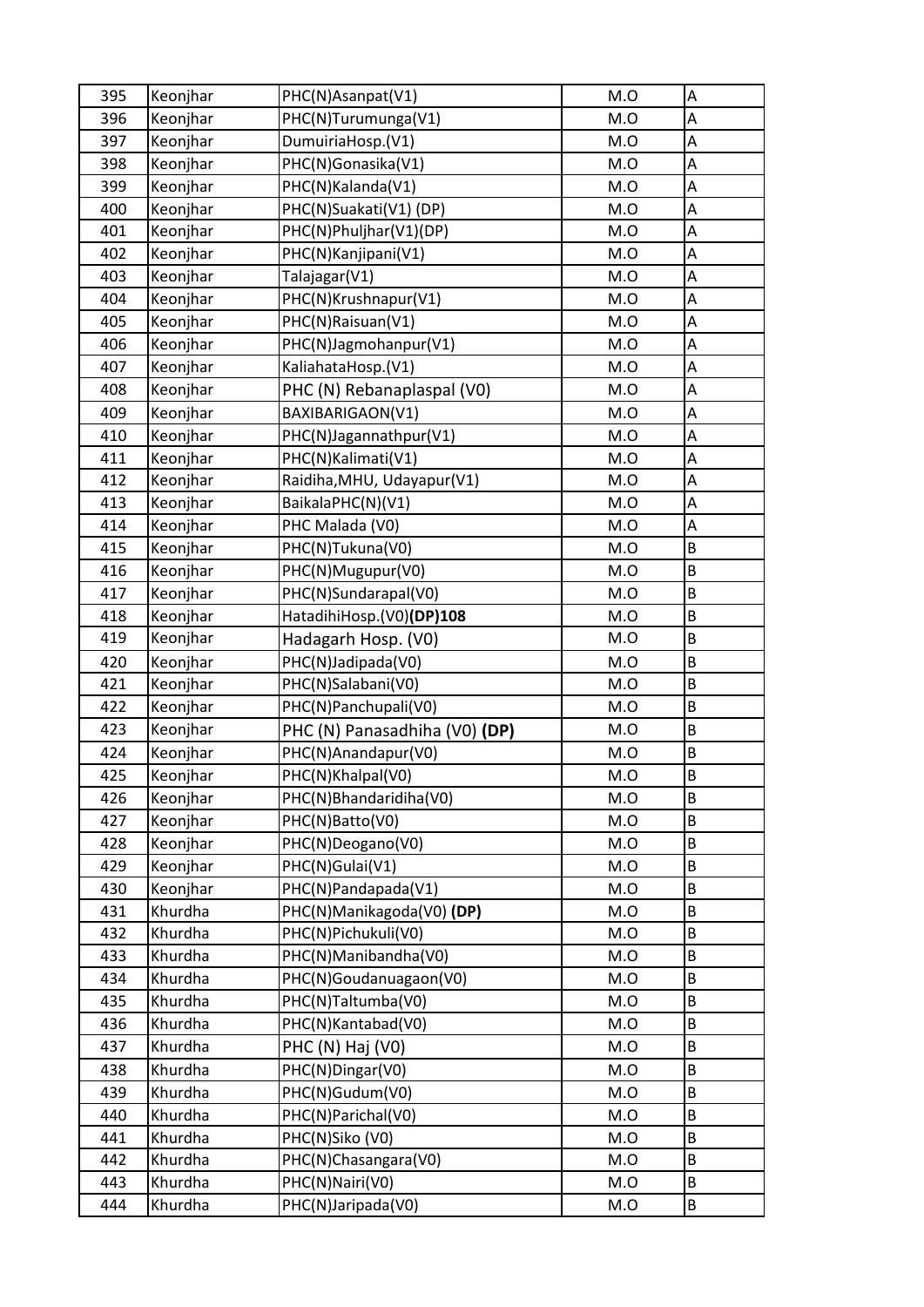| 445 | Khurdha     | PHC(N)Soran(V0)                             | M.O       | $\sf B$ |
|-----|-------------|---------------------------------------------|-----------|---------|
| 446 | Khurdha     | PHC(N)SunaKhala(V0)                         | M.O       | B       |
| 447 | Khurdha     | PHC(N)Niladriprasad(V0)                     | M.O       | B       |
| 448 | Khurdha     | PHC(N), Sarakana(V0)                        | M.O       | B       |
| 449 | Khurdha     | BhingarpurHosp(V0)                          | M.O       | $\sf B$ |
| 450 | Khurdha     | PHC(N)Abhayamukhi(V0)                       | M.O       | $\sf B$ |
| 451 | Khurdha     | PHC(N)Janla(V0)                             | M.O       | B       |
| 452 | Khurdha     | PHC(N)Malipada(V0)                          | M.O       | B       |
| 453 | Khurdha     | PHC(N)Keranga(V0)                           | M.O       | B       |
| 454 | Khurdha     | PHC (N) Bajpur (V0)                         | M.O       | B       |
| 455 | Khurdha     | PHC(N)Mukundaprasad(V0)                     | M.O       | B       |
| 456 | Khurdha     | PHC(N)Hadapada(V0)                          | M.O       | B       |
| 457 | Khurdha     | PHC(N)Kuhudi (V0)                           | M.O       | B       |
| 458 | Khurdha     | PHC(N)Nirakarpur(V0) (DP)                   | M.O       | B       |
| 459 | Khurdha     | OlasinghHosp(V0)                            | M.O       | B       |
| 460 | Khurdha     | CHCBolagarh                                 | Asst.Surg | B       |
| 463 | Koraput     | DumbagudaPHC(N)(V4)                         | M.O       | Α       |
| 464 | Koraput     | GiriligumaPHC(N)(V4)                        | M.O       | A       |
| 465 | Koraput     | SimiligudaPHC(N)(V2) (DP)                   | M.O       | А       |
| 466 | Koraput     | BilaputPHC(N)(V4)                           | M.O       | Α       |
| 467 | Koraput     | KusumiPHC(N)(V2)                            | M.O       | A       |
| 468 | Koraput     | S.B.NuagaonPHC(N)(V2)                       | M.O       | A       |
| 469 | Koraput     | B.SingpurPHC(N)(V4) (DP)                    | M.O       | A       |
| 470 | Koraput     | KumuliPHC(N)(V4) (DP)                       | M.O       | Α       |
| 471 | Koraput     | HardoliPHC(N)(V4)                           | M.O       | A       |
| 472 | Koraput     | PukaliPHC(N)(V4)                            | M.O       | A       |
| 473 | Koraput     | ChikapurPHC(N)(V4)                          | M.O       | A       |
| 474 | Koraput     | SunkiPHC(N)(V3)                             | M.O       | A       |
| 475 | Koraput     | TalagumundiPHC(N)(V4)                       | M.O       | А       |
| 476 | Koraput     | Putra PHC (N) (V2)                          | M.O       | A       |
| 477 | Koraput     | KongaPHC(N)(V2)                             | M.O       | A       |
| 478 | Koraput     | RanigadaPHC(N)(V2)                          | M.O       | Α       |
| 479 | Koraput     | AlamandaPHC(N)(V4)                          | M.O       | А       |
| 480 | Koraput     | KumbharputPHC(N)(V4)                        | M.O       | A       |
| 481 | Koraput     | NilabadiPHC(N)(V4)                          | M.O       | A       |
| 482 | Koraput     | BagderiPHC(N)(V4)                           | M.O       | А       |
| 483 | Koraput     | DigapurPHC(N)(V4)                           | M.O       | Α       |
| 484 | Koraput     | DumuriputPHC(N)(V2)                         | M.O       | A       |
| 485 | Koraput     | Badajeuna(V2)                               | M.O       | А       |
| 486 | Koraput     | Phampuni(V2)                                | M.O       | А       |
| 487 | Malkangiri  | POPLUR(V4)                                  | M.O       | Α       |
| 488 | Malkangiri  | Bejangiwada 10 bedded Hosp,<br>Kalimela(V4) | M.O       | Α       |
| 489 | Malkangiri  | BHEJAGUDA(V4)                               | M.O       | Α       |
| 490 | Malkangiri  | Dharmapalli                                 | M.O       | А       |
| 491 | Malkangiri  | BIRALAXMANPUR(V4)                           | M.O       | А       |
| 492 | Malkangiri  | BADAPADA (V4)                               | M.O       | А       |
| 493 |             | BP PHC Hosp, orkel (Balimela),              |           |         |
|     | Malkangiri  | Korkonda (V4) (DP)                          | M.O       | Α       |
| 494 | Mayurbhanja | PHC(N)Betana(V1)                            | M.O       | Α       |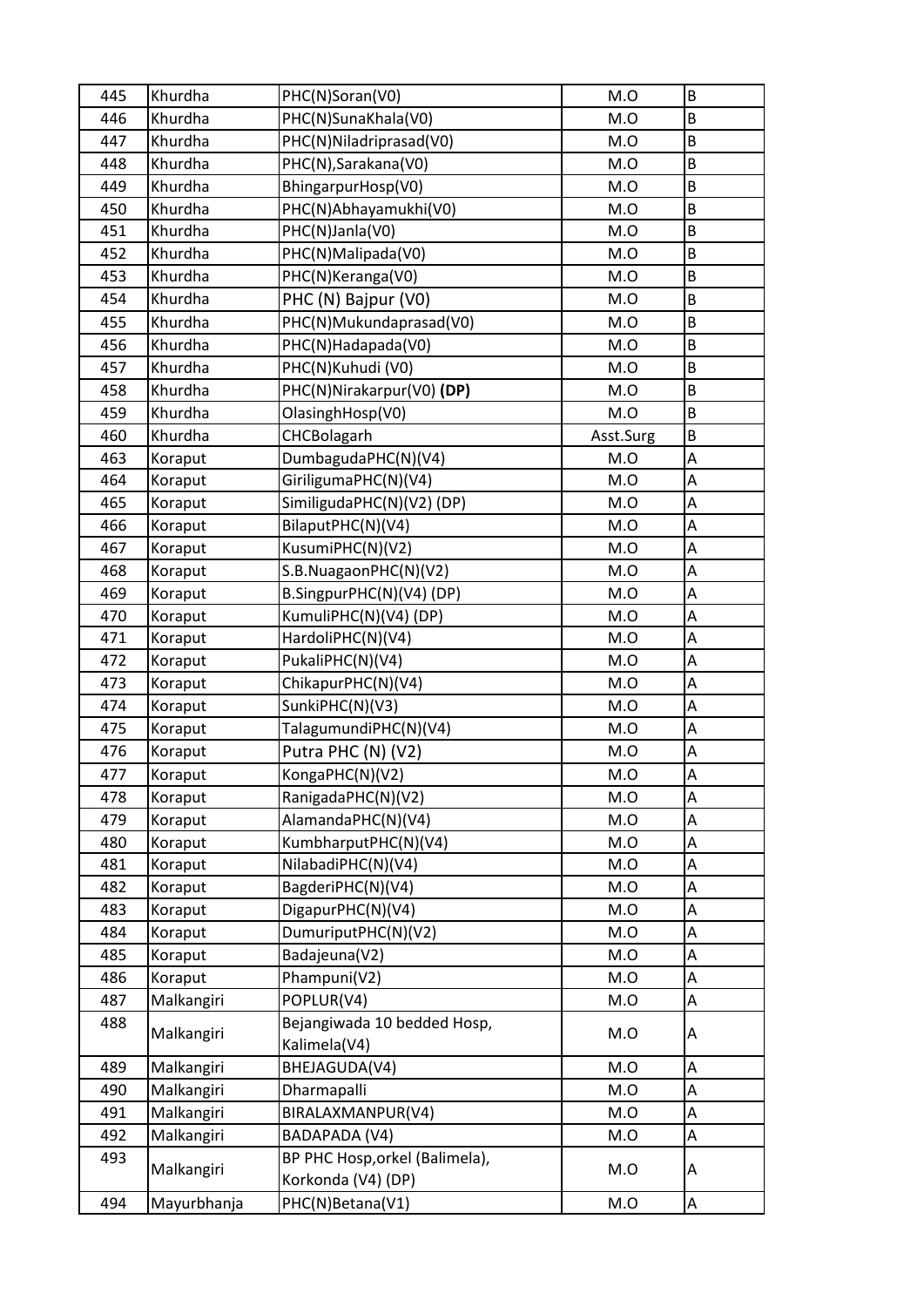| 495 | Mayurbhanja | PHC(N)Kuladahani(V1)    | M.O | А |
|-----|-------------|-------------------------|-----|---|
| 496 | Mayurbhanja | PHC(N)Baghra(V1)        | M.O | A |
| 497 | Mayurbhanja | PHC(N)Marangtandi(V1)   | M.O | A |
| 498 | Mayurbhanja | PHC(N)Sansarasposi(V1)  | M.O | A |
| 499 | Mayurbhanja | PHC(N)Chandua(V1)       | M.O | A |
| 500 | Mayurbhanja | PHC(N)Keutunimari(V1)   | M.O | А |
| 501 | Mayurbhanja | PHC(N)Totapada(V1)      | M.O | A |
| 502 | Mayurbhanja | PHC(N)Amarda(V1)(DP)    | M.O | A |
| 503 | Mayurbhanja | PHC(N)Nalagaja(V1)      | M.O | A |
| 504 | Mayurbhanja | PHC(N)SMundabani(V1)    | M.O | A |
| 505 | Mayurbhanja | PHC(N)Chitrada(V1)      | M.O | A |
| 506 | Mayurbhanja | PHC(N)Dantiamuhan(V1)   | M.O | A |
| 507 | Mayurbhanja | PHC(N)Gadia(V1)         | M.O | A |
| 508 | Mayurbhanja | PHC(N)Nadpur(V1)        | M.O | A |
| 509 | Mayurbhanja | PHC(N)Jugal(V0)         | M.O | A |
| 510 | Mayurbhanja | <b>Baisinga</b>         | M.O | A |
| 511 | Mayurbhanja | PHC(N)Jaldiha(V1)       | M.O | A |
| 512 | Mayurbhanja | PHC(N)Brahmanagaon(V1)  | M.O | A |
| 513 | Mayurbhanja | PHC(N)Kusumbandh(V1)    | M.O | A |
| 514 | Mayurbhanja | KanjiasolHopsital(V1)   | M.O | А |
| 515 | Mayurbhanja | PHC(N)Saraskana(V1)(DP) | M.O | A |
| 516 | Mayurbhanja | PHC(N)Jharpokharia(V1)  | M.O | A |
| 517 | Mayurbhanja | PHC(N) Paktia (V1)(DP)  | M.O | A |
| 518 | Mayurbhanja | PHC(N)Bisoi (V1)(DP)    | M.O | A |
| 519 | Mayurbhanja | PHC(N)Badjambilla(V1)   | M.O | Α |
| 520 | Mayurbhanja | PHC(N)Luhasila(V2)      | M.O | A |
| 521 | Mayurbhanja | PHC(N)Chadheipahadi(V2) | M.O | A |
| 522 | Mayurbhanja | PHC(N)Guhaldangri(V1)   | M.O | A |
| 523 | Mayurbhanja | PHC(N)Moranda(V2)       | M.O | A |
| 524 | Mayurbhanja | PHC(N)Bholagadia(V2)    | M.O | А |
| 525 | Mayurbhanja | PHC(N)Asanna(V1)        | M.O | A |
| 526 | Mayurbhanja | PHC(N)Baunsabilla(V1)   | M.O | А |
| 527 | Mayurbhanja | PHC(N)Deulia(V1)        | M.O | Α |
| 528 | Mayurbhanja | PHC(N)Sakua(V1)         | M.O | A |
| 529 | Mayurbhanja | PHC(N) Sankerko(V1)     | M.O | A |
| 530 | Mayurbhanja | Manitri                 | M.O | А |
| 531 | Mayurbhanja | PHC(N)Badsingharia(V0)  | M.O | А |
| 532 | Mayurbhanja | PHC(N)Radho(V0)         | M.O | A |
| 533 | Mayurbhanja | PHC(N)Mankadkenda(V1)   | M.O | А |
| 534 | Mayurbhanja | PHC(N)Sainkula(V1)      | M.O | A |
| 535 | Mayurbhanja | PHC(N)Ranibandh(V1)     | M.O | A |
| 536 | Mayurbhanja | KuamaraHosp.(V1)(DP)107 | M.O | A |
| 537 | Mayurbhanja | KuamaraHosp.(V1)(DP)108 | M.O | A |
| 538 | Mayurbhanja | PHC(N)Kalamagadia(V1)   | M.O | A |
| 539 | Mayurbhanja | PHC(N)Podadiha(V1)      | M.O | A |
| 540 | Mayurbhanja | PHC(N)Katuria(V1)       | M.O | A |
| 541 | Mayurbhanja | SaratHospital(V1)(DP)   | M.O | A |
| 542 | Mayurbhanja | PHC(N)Kesdhiaha(V1)     | M.O | A |
| 543 | Mayurbhanja | PHC(N)Padiabeda(V1)     | M.O | Α |
| 544 | Mayurbhanja | PHC(N)Champajhar(V1)    | M.O | А |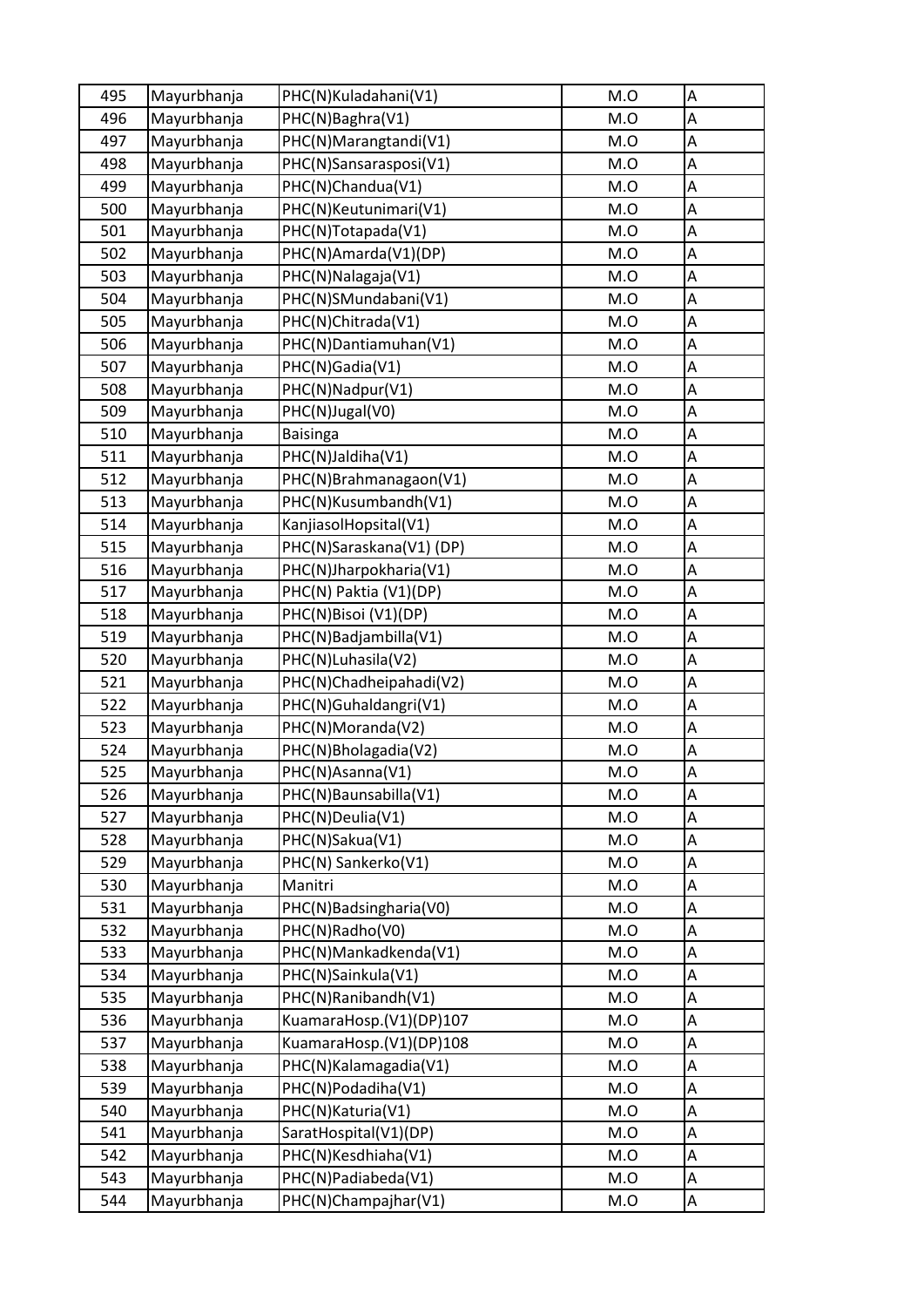| 545 | Mayurbhanja  | PHC(N)Satkosia(V1)          | M.O | Α |
|-----|--------------|-----------------------------|-----|---|
| 546 | Mayurbhanja  | PHC(N)Kendumundi(V1)        | M.O | A |
| 547 | Mayurbhanja  | PHC(N)Singda(V1)            | M.O | A |
| 548 | Mayurbhanja  | MHUChitraposi(V1)           | M.O | A |
| 549 | Mayurbhanja  | PHC(N)Durdura(V1)           | M.O | A |
| 550 | Mayurbhanja  | PHC(N)Tangabila(V1)         | M.O | А |
| 551 | Mayurbhanja  | MHUGudgudia, Jasipur (V1)   | M.O | A |
| 552 | Mayurbhanja  | PHC(N)Ghagarbeda(V1)        | M.O | A |
| 553 | Mayurbhanja  | PHC(N)Uparbeda(V2)          | M.O | A |
| 554 | Mayurbhanja  | PHC(N)Suleipat(V2)          | M.O | A |
| 555 | Mayurbhanja  | PHC(N)Hatbhadra(V1)(DP)     | M.O | Α |
| 556 | Mayurbhanja  | PHC(N)Jhipabandh(V2)        | M.O | A |
| 558 | Nabarangapur | DHODRAPHC(N)(V2)(DP)        | M.O | A |
| 559 | Nabarangapur | Ichhapur                    | M.O | A |
| 560 | Nabarangapur | KODABHATTAPHC(N)(V3)        | M.O | А |
| 561 | Nabarangapur | PHUPUGAONPHC(N)(V3)         | M.O | A |
| 562 | Nabarangapur | MAHENDRIPHC(N)(V2)          | M.O | A |
| 563 | Nabarangapur | BIRIGUDAPHC(N)(V2)(DP)      | M.O | A |
| 564 | Nabarangapur | ANCHALGUMAPHC(N)(V2)        | M.O | A |
| 565 | Nabarangapur | MANGARDORAPHC(N)(V4)        | M.O | А |
| 566 | Nabarangapur | PANASAPADARPHC(N)(V3)       | M.O | A |
| 567 | Nabarangapur | ANKABEDAPHC(N)(V3)          | M.O | A |
| 568 | Nabarangapur | BEHERAMUNDAPHC(N)(V3)       | M.O | A |
| 569 | Nabarangapur | DALABEDAPHC(N)(V3)          | M.O | A |
| 570 | Nabarangapur | BADAMBADAPHC(N)(V2)(DP)     | M.O | Α |
| 571 | Nabarangapur | KATAGAONPHC(N)(V3)(DP)      | M.O | A |
| 572 | Nabarangapur | KODINGA PHC(N)(V2)(DP)      | M.O | A |
| 573 | Nabarangapur | Ksimal/AsangaPHC(N)(V3)(DP) | M.O | A |
| 574 | Nabarangapur | MotigaonPHC(N)(V3)          | M.O | A |
| 575 | Nabarangapur | DUMURIMUNDAPHC(N)(V3)       | M.O | А |
| 576 | Nabarangapur | GONAPHC(N)(V2)(DP)          | M.O | A |
| 577 | Nabarangapur | RAIGHARPHC(N)(V2)(DP)       | M.O | А |
| 578 | Nabarangapur | TURUDIPHC(N)(V2)            | M.O | Α |
| 579 | Nabarangapur | JodingaPHC(N)(V2)(DP)       | M.O | А |
| 580 | Nabarangapur | Kumuli PHC(N)(V3)           | M.O | A |
| 581 | Nabarangapur | BORIGAONPHC(N)(V3)          | M.O | А |
| 582 | Nabarangapur | RABANAGUDAPHC(N)(V3)        | M.O | Α |
| 583 | Nayagarh     | Balugaon(V0)                | M.O | B |
| 584 | Nayagarh     | Sankhoi(V0)                 | M.O | B |
| 585 | Nayagarh     | Nimani(V0)                  | M.O | B |
| 586 | Nayagarh     | Bijipur(V0)                 | M.O | B |
| 587 | Nayagarh     | Bahadajhola(V0)             | M.O | B |
| 588 | Nayagarh     | JagannathPrasad(V0)         | M.O | B |
| 589 | Nayagarh     | Kumbharpada(V0)             | M.O | B |
| 590 | Nayagarh     | R.Dolmara(V0)               | M.O | B |
| 591 | Nayagarh     | Biridi(V0)                  | M.O | B |
| 592 | Nayagarh     | Damasahi(V0)                | M.O | B |
| 593 | Nayagarh     | Darpanarayanpur(V0)         | M.O | B |
| 594 | Nayagarh     | Majhiakhanda(V0)(DP)        | M.O | B |
| 595 | Nayagarh     | Mayurjhalia(V0)             | M.O | B |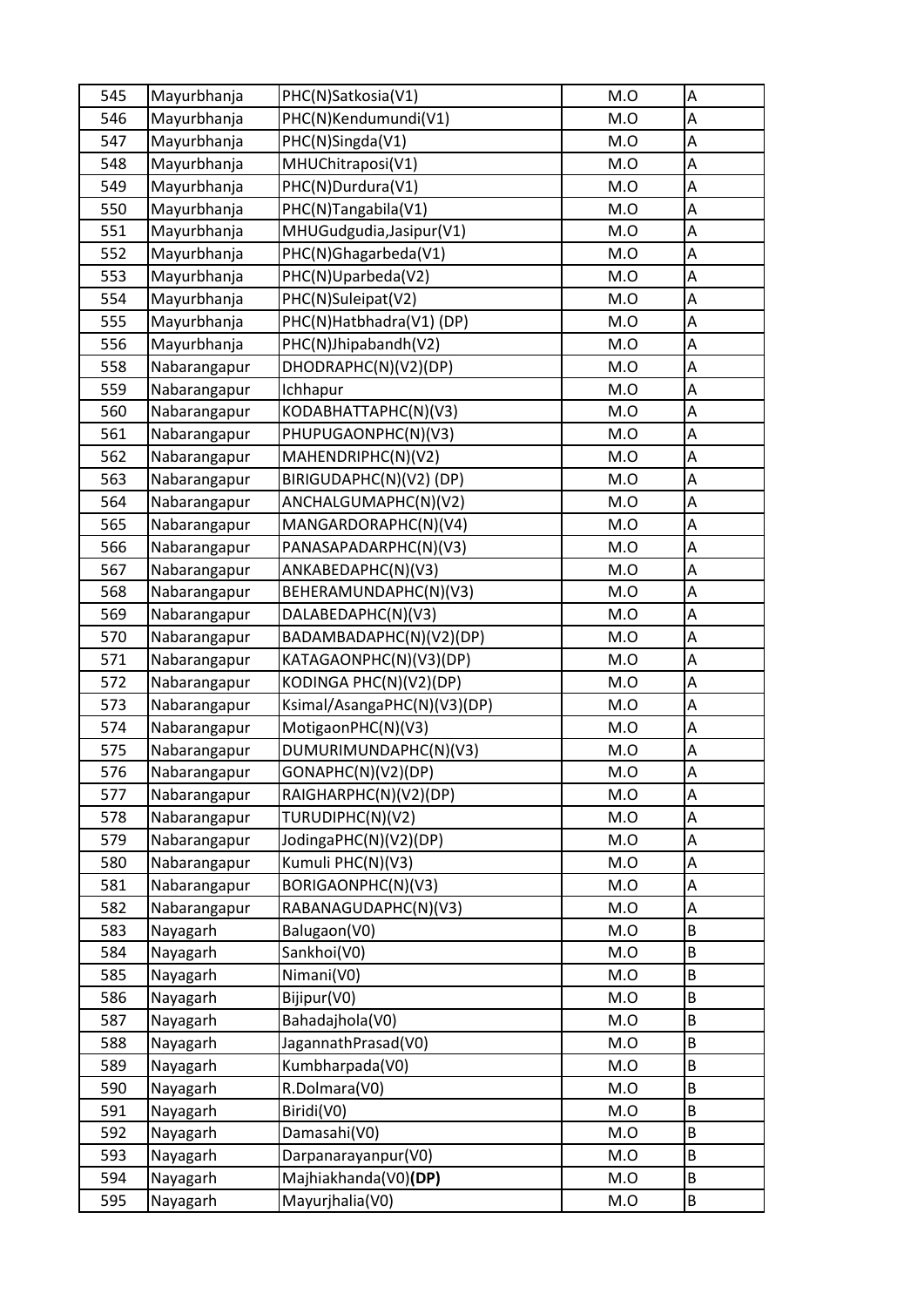| 596 | Nayagarh  | Taria(V0)               | M.O       | $\sf B$ |
|-----|-----------|-------------------------|-----------|---------|
| 597 | Nayagarh  | Godipada(V0)            | M.O       | B       |
| 598 | Nayagarh  | Kajaliapalli(V0)        | M.O       | B       |
| 599 | Nayagarh  | Kural(V0)               | M.O       | B       |
| 600 | Nayagarh  | Magarbandha(V0)         | M.O       | B       |
| 601 | Nayagarh  | Dimisar(V0)             | M.O       | $\sf B$ |
| 602 | Nayagarh  | Sunamuhi(V0)            | M.O       | B       |
| 603 | Nayagarh  | CHCDasapalla            | Asst.Surg | B       |
| 604 | Nuapada   | Dharmbandha(V3)(DP)     | M.O       | Α       |
| 605 | Nuapada   | Durlipada(V2)           | M.O       | A       |
| 606 | Nuapada   | Damjhar(V3)             | M.O       | A       |
| 607 | Nuapada   | Sunabeda(V3)            | M.O       | A       |
| 608 | Nuapada   | Duajhar (V3)            | M.O       | A       |
| 609 | Puri      | PHC(N)Gabakunda(V0)     | M.O       | B       |
| 610 | Puri      | PHC(N)Sukal(V0)         | M.O       | B       |
| 611 | Puri      | PHC(N)Badaningaon(V0)   | M.O       | $\sf B$ |
| 612 | Puri      | PHC(N)RenchSasan(V0)    | M.O       | B       |
| 613 | Puri      | PHC(N)Panasapada(V0)    | M.O       | B       |
| 614 | Puri      | PHC(N)Titipo(V0)        | M.O       | B       |
| 615 | Puri      | PHC(N)Khandakai(V0)     | M.O       | B       |
| 616 | Puri      | PHC(N)Satapada(V0)      | M.O       | B       |
| 617 | Puri      | PHC(N)Kamakantia(V0)    | M.O       | B       |
| 618 | Puri      | PHC(N)Khorapada(V0)     | M.O       | B       |
| 619 | Puri      | PHC(N)Satsankha(V0)     | M.O       | B       |
| 620 | Puri      | PHC(N)Balidokan(V0)     | M.O       | B       |
| 621 | Puri      | PHC(N)Fakirsahi(V0)     | M.O       | B       |
| 622 | Puri      | PHC(N)Khajuria(V0)      | M.O       | B       |
| 623 | Puri      | PHC(N)Raibidhar(V0)     | M.O       | B       |
| 624 | Puri      | PHC(N)Chalisbatia(V0)   | M.O       | B       |
| 625 | Puri      | PHC(N)Siruli(V0)        | M.O       | B       |
| 626 | Puri      | PHC(N)Ghoradia(V0)      | M.O       | B       |
| 627 | Puri      | PHC(N)Gadisagada(V0)    | M.O       | B       |
| 628 | Puri      | PHC(N)Mandarbasta(V0)   | M.O       | B       |
| 629 | Puri      | PHC(N)Sahupada(V0)      | M.O       | B       |
| 630 | Puri      | PHC(N)Birtunga(V0)      | M.O       | B       |
| 631 | Puri      | PHC(N)Ambilihana(V0)    | M.O       | B       |
| 632 | Puri      | PHC(N)Nagapur(V0)       | M.O       | B       |
| 633 | Puri      | PHC(N)Nayahat(V0)       | M.O       | B       |
| 634 | Puri      | PHC(N)Khandasahi(V0)    | M.O       | B       |
| 635 | Puri      | PHC(N)Ratanapur(V0)     | M.O       | B       |
| 636 | Rayagada  | PHC(N)Durgi (V4)        | M.O       | А       |
| 637 | Rayagada  | PHC(N)Khilimisiguda(V4) | M.O       | A       |
| 638 | Rayagada  | PHC(N)Maligaon(V2)      | M.O       | A       |
| 639 | Rayagada  | PHC(N)Rugudubai(V4)     | M.O       | A       |
| 640 | Rayagada  | PHC(N)Rekhapadar(V4)    | M.O       | A       |
| 641 | Rayagada  | PHC(N)Dambosora(V4)     | M.O       | А       |
| 642 | Rayagada  | PHC(N)Sargiguda(V4)     | M.O       | A       |
| 643 | Sambalpur | PHC(N)Mahulpali(V1)     | M.O       | A       |
| 644 | Sambalpur | PHC(N)Jarabaga(V1)      | M.O       | A       |
| 645 | Sambalpur | PHC(N)Babu-rikhimal(V1) | M.O       | A       |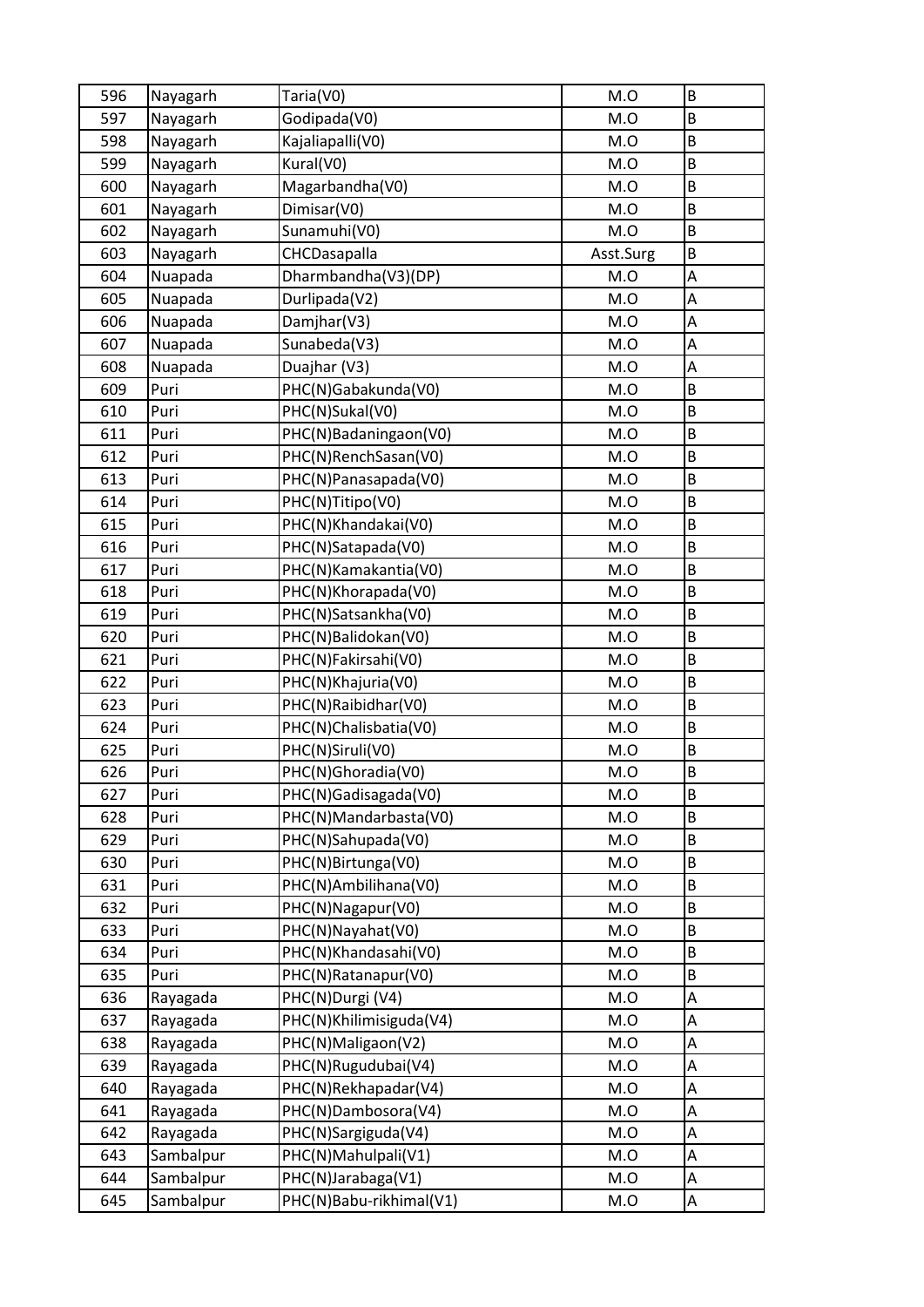| 646 | Sambalpur  | PHC(N)Jamankira(V1)(DP)    | M.O | Α |
|-----|------------|----------------------------|-----|---|
| 647 | Sambalpur  | PHC(N)Banjari(V1)          | M.O | A |
| 648 | Sambalpur  | PHC(N)Chourpur(V0)         | M.O | B |
| 649 | Sambalpur  | PHC(N)Hatibari(V0)         | M.O | B |
| 650 | Sambalpur  | PHC(N)Meghpal(V1)          | M.O | B |
| 651 | Sambalpur  | PHC(N)Keshapalli           | M.O | B |
|     | Sambalpur  | PHC (N) Rengali            | M.O | B |
| 652 | Sonepur    | JaloiPHC(N)(V1)            | M.O | A |
| 653 | Sonepur    | SindholPHC(N)(V1)          | M.O | A |
| 654 | Sonepur    | BhimtikiraPHC(N)(V1)       | M.O | A |
| 655 | Sonepur    | HariharajorePHC(N)(V0)     | M.O | A |
| 656 | Sonepur    | MendaPHC(N)(V1)            | M.O | A |
| 657 | Sonepur    | G.H, Charvata (V1)         | M.O | A |
| 658 | Sonepur    | LachipurPHC(N)(V1)         | M.O | A |
| 659 | Sonepur    | Subalaya                   | M.O | A |
| 661 | Sundargarh | BAURIMUNDA(V2)             | M.O | A |
| 662 | Sundargarh | CHORADHARA(V2)             | M.O | A |
| 663 | Sundargarh | JHARBEDA(V2)               | M.O | A |
| 664 | Sundargarh | KHUTGAON(V2)(DP)           | M.O | A |
| 665 | Sundargarh | MAHULPADA(V2)              | M.O | Α |
| 666 | Sundargarh | PHULAJHAR(V2)              | M.O | A |
| 667 | Sundargarh | DUDUKABAHAL(V2)            | M.O | A |
| 668 | Sundargarh | MALIDIHI(V1)               | M.O | A |
| 669 | Sundargarh | KULENBAHAL(V1)             | M.O | A |
| 670 | Sundargarh | DUDUKA(V2)                 | M.O | А |
| 671 | Sundargarh | GOPALPUR(V2)(DP)           | M.O | A |
| 672 | Sundargarh | KANIKA (V2)(DP)            | M.O | A |
| 673 | Sundargarh | LAIKERA(V2)                | M.O | A |
| 674 | Sundargarh | BelaimundaHosp.(V1)(DP)108 | M.O | A |
| 675 | Sundargarh | Khatkurbahal(V1)           | M.O | A |
| 676 | Sundargarh | DARLLIPALI(V2)             | M.O | A |
| 677 | Sundargarh | DUMABAHAL(V2)              | M.O | А |
| 678 | Sundargarh | LEPHRIPARA(V2)             | M.O | Α |
| 679 | Sundargarh | RAIDIHI(V2)                | M.O | A |
| 680 | Sundargarh | BALISANKARA(V1)(DP)        | M.O | A |
| 681 | Sundargarh | BANDEGA(V2)                | M.O | Α |
| 682 | Sundargarh | ANDALIJAMABAHAL(V2)(DP)    | M.O | Α |
| 683 | Sundargarh | KADOBAHAL(V1)              | M.O | A |
| 684 | Sundargarh | KINJHIRIMA(V2)             | M.O | А |
| 685 | Sundargarh | KUNDUKELA(V2)              | M.O | A |
| 686 | Sundargarh | BARANGAKACHHA(V2)          | M.O | А |
| 687 | Sundargarh | RUNGAON(V2)                | M.O | Α |
| 688 | Sundargarh | PHC(N), Janglaa(V2)        | M.O | A |
| 689 | Sundargarh | JORDA(V2)                  | M.O | A |
| 690 | Sundargarh | SOLE(V2)                   | M.O | A |
| 691 | Sundargarh | TAMARA(V2)                 | M.O | A |
| 692 | Sundargarh | RAMJODI(V2)                | M.O | A |
| 693 | Sundargarh | Chikitamati(V2)            | M.O | A |
| 694 | Sundargarh | LUARAM(V2)                 | M.O | Α |
| 695 | Sundargarh | NUAGAON(V1)                | M.O | А |